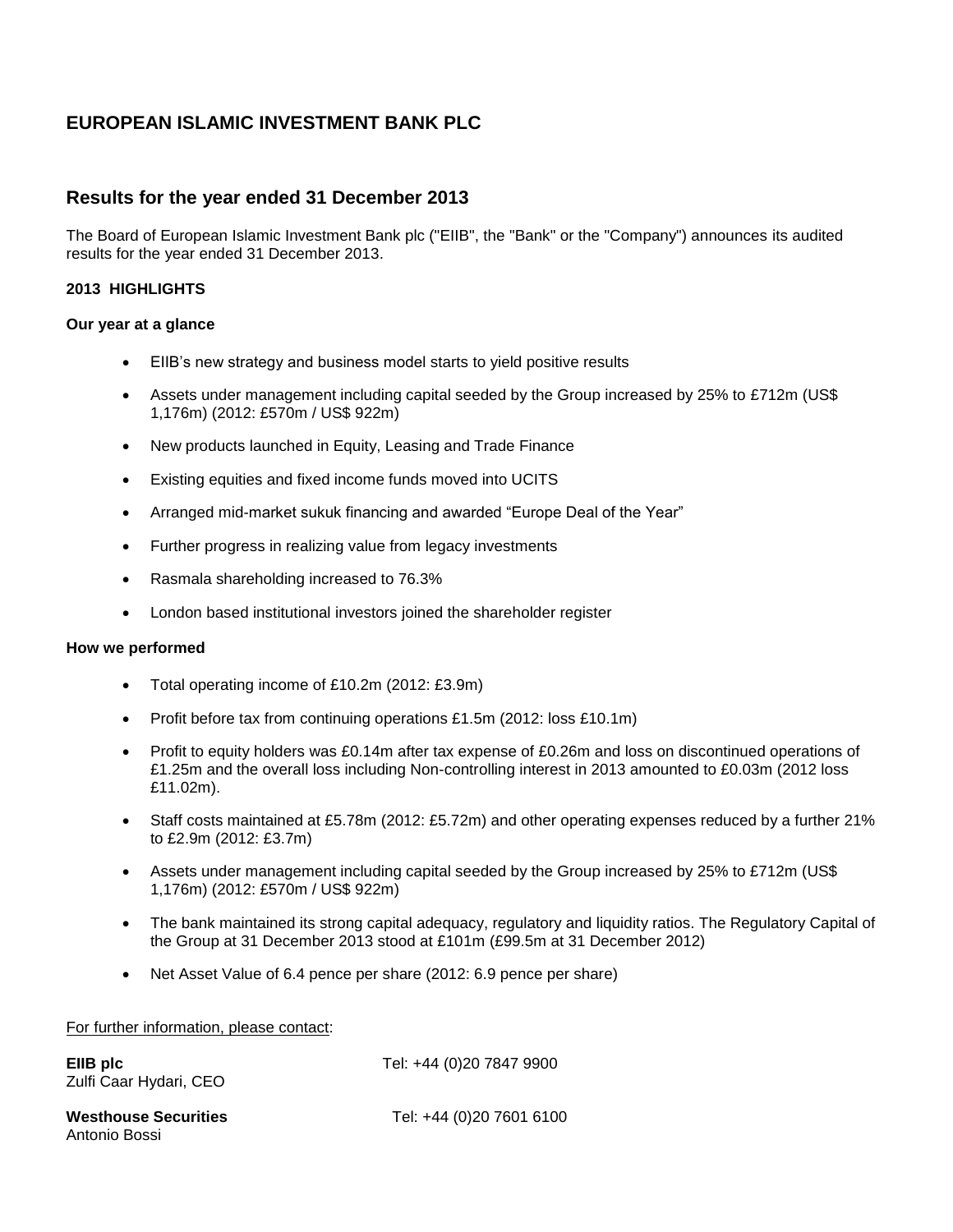## **CHAIRMAN'S STATEMENT:**

I am pleased to report that during 2013 we made further progress in transforming EIIB into a specialist asset management and financing business and began to see the positive results of the strategy we put in place two years ago.

## **Progress**

The strategy your Board set out was aimed at transforming EIIB into a market leading asset management and financing business focused on London and the GCC region.

Our first tasks involved addressing the Bank's legacy investments, instituting tight cost controls and restructuring the operations of Rasmala, the leading Dubai-based investment bank that we acquired in 2012 in order to enhance our asset management capabilities. A great deal of work was needed to resolve legacy issues in an orderly manner and to maximise the synergies between EIIB and Rasmala. In 2013, there was significant progress on these fronts and this has enabled us to start a number of projects to increase the revenue potential by upgrading the existing platform and launching new products.

Progress to date enabled the Bank to return a profit in 2013, while continuing to invest in the growth initiatives required to achieve our aim of growing Assets Under Management (AUMs) to US\$3bn by 2016.

## **Performance**

During 2013, the Bank's operating performance showed continuing signs of improvement. Despite headwinds and continued political uncertainty in some of our markets, particularly in Egypt, as highlighted in our half year results, total operating income increased to £10.2m (2012 £3.9m). Combined with tight control of costs, this increase resulted in an underlying operating profit from continued operations of £1.5m.

The achievement of an operating profit in this way is the most encouraging sign to date of the potential for our plans and demonstrates that the Bank's new strategy is delivering positive results.

## **Market developments**

The Gulf Cooperation Council (GCC) countries continue to benefit from high oil prices and political stability. The rapid economic development in the United Arab Emirates (UAE) and Qatar has been recognized by the global index compiler MSCI with an upgrading from Frontier Market to Emerging Market status and their inclusion in the MSCI Emerging Markets Index from May 2014. This upgrade is indicative of a new era in capital flows into the Gulf and reflects increasing confidence in regional markets.

Macroeconomic markets around the world present a mixed picture. A return to growth in many developed economies, albeit underpinned in some quarters by considerable government intervention, must be seen against a slowing of growth in some emerging markets. While many stock and debt markets continue to reach new heights, concern remains over the prospect of the tapering of quantitative easing by the US Federal Reserve.

Despite the wider MENA region experiencing a period of unprecedented change, we continue to believe that our regional knowledge and expertise stands us in good stead. The GCC economies are positioned at the crossroads between East and West and benefit from a growing population and the wealth derived from approximately half the world's proven oil and gas reserves and this offers outstanding opportunities.

EIIB is now well positioned to benefit in these markets.

EIIB is also well positioned to benefit from the continued rise in popularity of Islamic finance, particularly in London and the GCC countries.

In 2013 the World Islamic Economic Forum (WIEF) was held in London, highlighting growing efforts to position London as a leading hub for Islamic finance and this was further reinforced by the presence of the British Prime Minister and his announcement of plans for Britain to issue its first sovereign sukuk.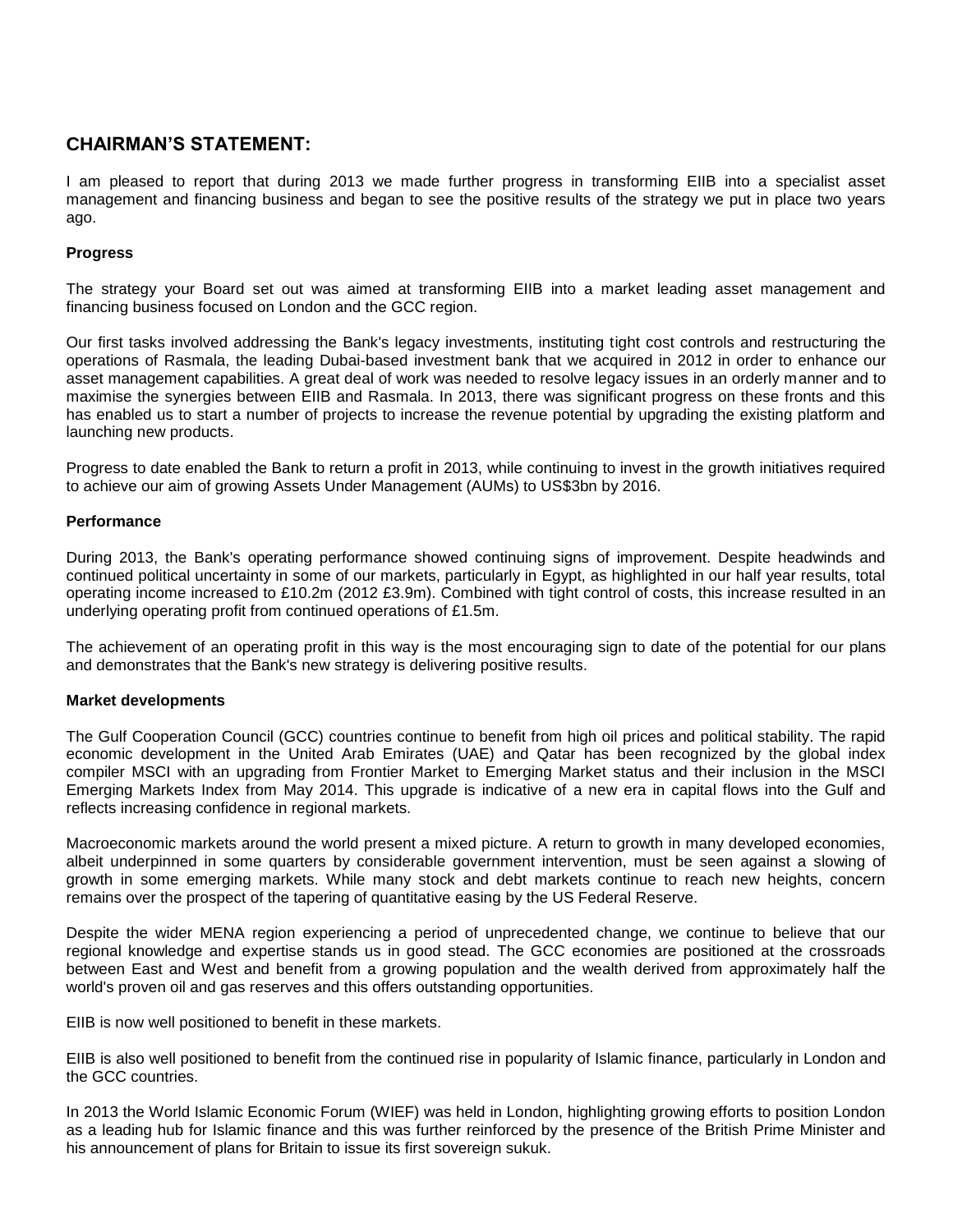Islamic assets exceeded \$1.8 trillion by the end of 2013 and are forecast to grow considerably faster than conventional banking over the next few years. There is now rapid growth in trade involving wealthy GCC economies and this will drive further interest from around the world in Islamic finance.

## **Corporate governance**

EIIB is committed to good corporate governance and we believe high standards in this area combined with strong management will make an important contribution to EIIB's long-term performance.

The Board has successfully managed a period of significant change and has also taken steps to increase independence by appointing John Wright and Martin Gilbert Barrow as independent non-executive directors.

During the year Aabed Al Zeera and Keith McLeod left the Board. We thank them for their contributions.

We will continue to strengthen the Board and intend to take further action to increase independence and effectiveness. The Board has already commenced a process of reviewing its performance, its committees' performance and that of individual board members to ensure the Board and its committees have the appropriate balance of skills, experience and independence.

The Board has been applying the UK Corporate Governance Code in a manner that balances the need for systems and procedures with the need for flexibility and entrepreneurship that is essential in growth companies. The London Stock Exchange regards the UK Corporate Governance Code as the standard to which all public companies should aspire, and supports the use of the Quoted Companies Alliance (QCA) Guidelines by AIM companies. The Board is now evaluating whether to formally adopt the QCA Guidelines.

## **Outlook**

The Board has delivered a major turnaround and we are now positioned as a specialist asset management and financing business focused on the growth markets of the GCC.

The GCC region continues to show considerable buoyancy, reflecting both economic growth and confidence in the future. After two years of restructuring EIIB is now well positioned to move to the next stage in its strategy, a drive for growth. I am optimistic that we will deliver what we set out to achieve.

## **STRATEGIC REPORT FOR 2013:**

The Directors present the Strategic Report, Directors' Report and the financial statements of European Islamic Investment Bank plc ("the Group" or "EIIB") for the year ended 31 December 2013.

#### **OVERVIEW**

EIIB is a London listed specialist investment banking and asset management group focused on the oil rich markets of the Gulf Cooperation Council (GCC) countries. EIIB is authorised by the Prudential Regulation Authority and the Financial Conduct Authority in the United Kingdom. EIIB's primary focus is to provide investment management and financing solutions to pension funds, family groups, corporations and financial and government institutions.

EIIB's mission is to achieve excellence in the provision of investment banking and asset management products and services in accordance with the principles of Sharia'a. The activities of the bank include: investment banking services encompassing provision of financing, debt capital markets and structured finance; investment management solutions encompassing equities, fixed income and real estate; and business advisory services.

During the past year we continued to implement our strategy of developing our core asset management capabilities whilst also enhancing our specialist investment banking business and focusing on the growth markets of the GCC.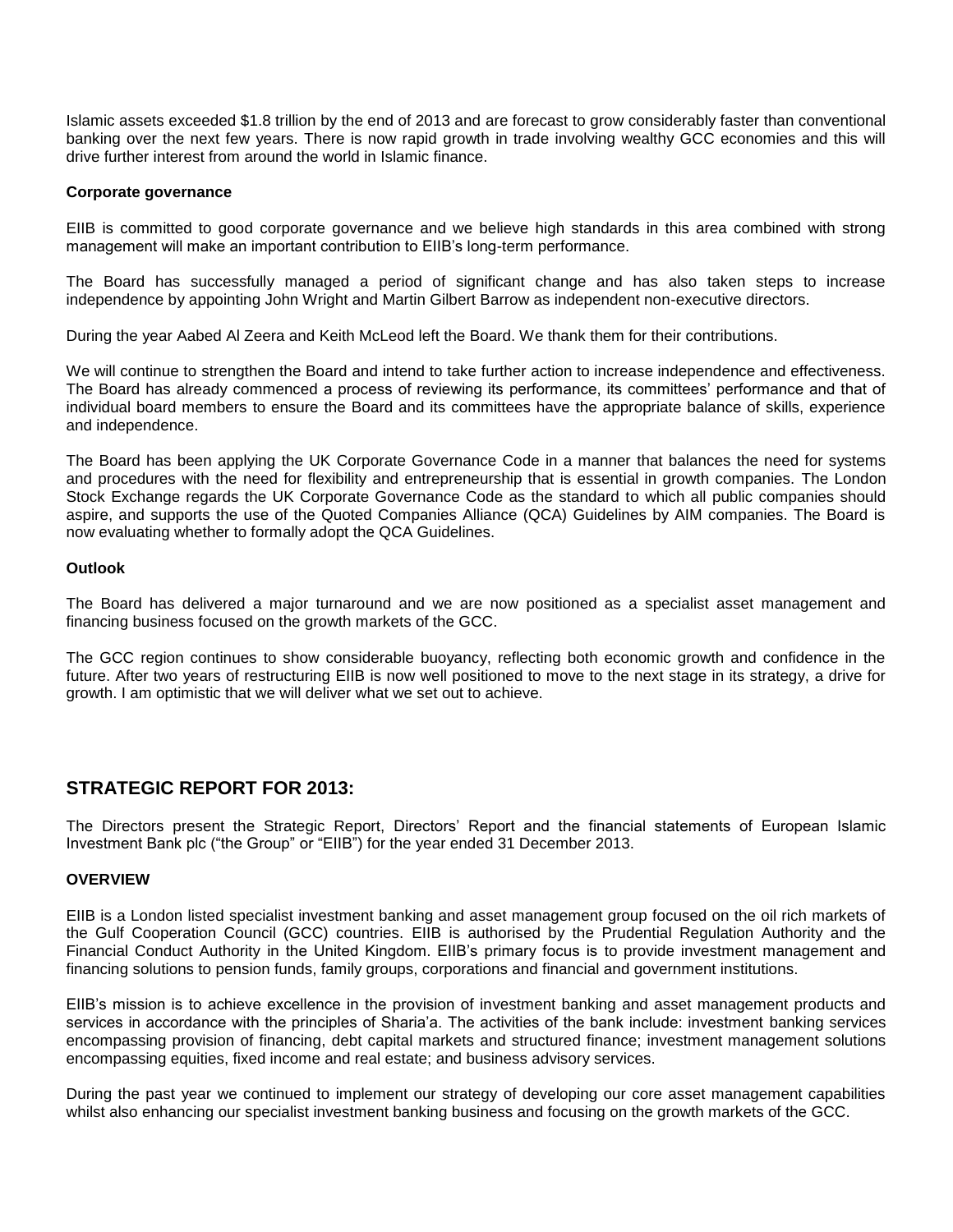## **RESULTS**

The financial statements for the reporting year ended 31 December 2013 are shown on pages 27 to 96.

Results for 2013 reflect continued strengthening of our business. Total operating income increased to £10.2m (2012 £3.9m), which, combined with continued tight cost control, delivered an underlying operating profit before tax from continued operations of £1.5m.

The profit to equity holders was £0.14m after tax expense of £0.26m and loss on discontinued operations of £1.25m and the overall loss including Non-controlling interest in 2013 amounted to £0.03m (2012 loss £11.02m).

Our asset management business performed strongly. Discretionary managed assets including capital seeded by the Group increased by 25% to £712m (US\$ 1,176m) (2012: £570m / US\$ 922m). There were positive movements in AUM despite instability in the region, unexpected regulatory changes in Egypt and the sell-off in bond markets worldwide.

Again, strong investment performance across our flagship funds and investment strategies showed the benefits of our regional expertise and detailed local insights.

Investment banking also made its mark in 2013 most notably by winning the \$100m sukuk al-wakala mandate for FWU Group.

The bank maintained its strong capital adequacy, regulatory and liquidity ratios. The Regulatory Capital of the Group at 31 December 2013 stood at £101.0m (£99.5m at 31 December 2012).

These results met our original management forecasts and represent good performance in a second year of major change. They put us in a strong position to accelerate growth going forward.

#### **Developing an integrated team with one vision**

The investment we have made in restructuring and integrating our businesses over the last two years has created a unique platform for future growth. EIIB is now positioned to capture market share and take advantage of a variety of investment opportunities in our target markets.

The extensive restructuring over the last two years led to a significant reduction in headcount across the group. In 2013 the firm was stabilized and was able to resume recruitment activity. In particular the firm has been looking to strengthen its origination, sales and distribution capabilities in order to drive future growth.

A key element in the acquisition of Rasmala has been the building of an integrated team with a shared vision of the firm going forward – a team that is capable of delivering beyond the sum of its parts. We have created a cost conscious and service driven culture across the business and are now in a position to increasingly turn the Group's focus towards profitable growth.

#### **Asset management**

Assets Under Management (AUM) continued to grow during the year. AUM now exceeds US\$1bn and we are on target to achieving our stated aim of growing AUM to US\$3bn by December 2016. We are gaining market share in the UAE in terms of total assets under management and Institutional Investor magazine now includes us in the "Middle East's Top 20 Money Managers".

The successful integration of Rasmala within the EIIB group has delivered cost synergies and enabled us to move to the next phase of our strategy - upgrading existing products and launching new products to enhance the revenue growth potential of the platform, all from within the 2012 cost base.

## *New funds*

Building on our launch of the Rasmala Global Sukuk Fund in 2012, we expanded our local market product offering with the launch of the Rasmala GCC Islamic Equity Income Fund, investing in high dividend paying equity securities listed on the GCC stock exchanges. The fund currently targets an annual distribution of over 4% and has benefitted from the buoyant performance of several GCC stock exchanges in the last year.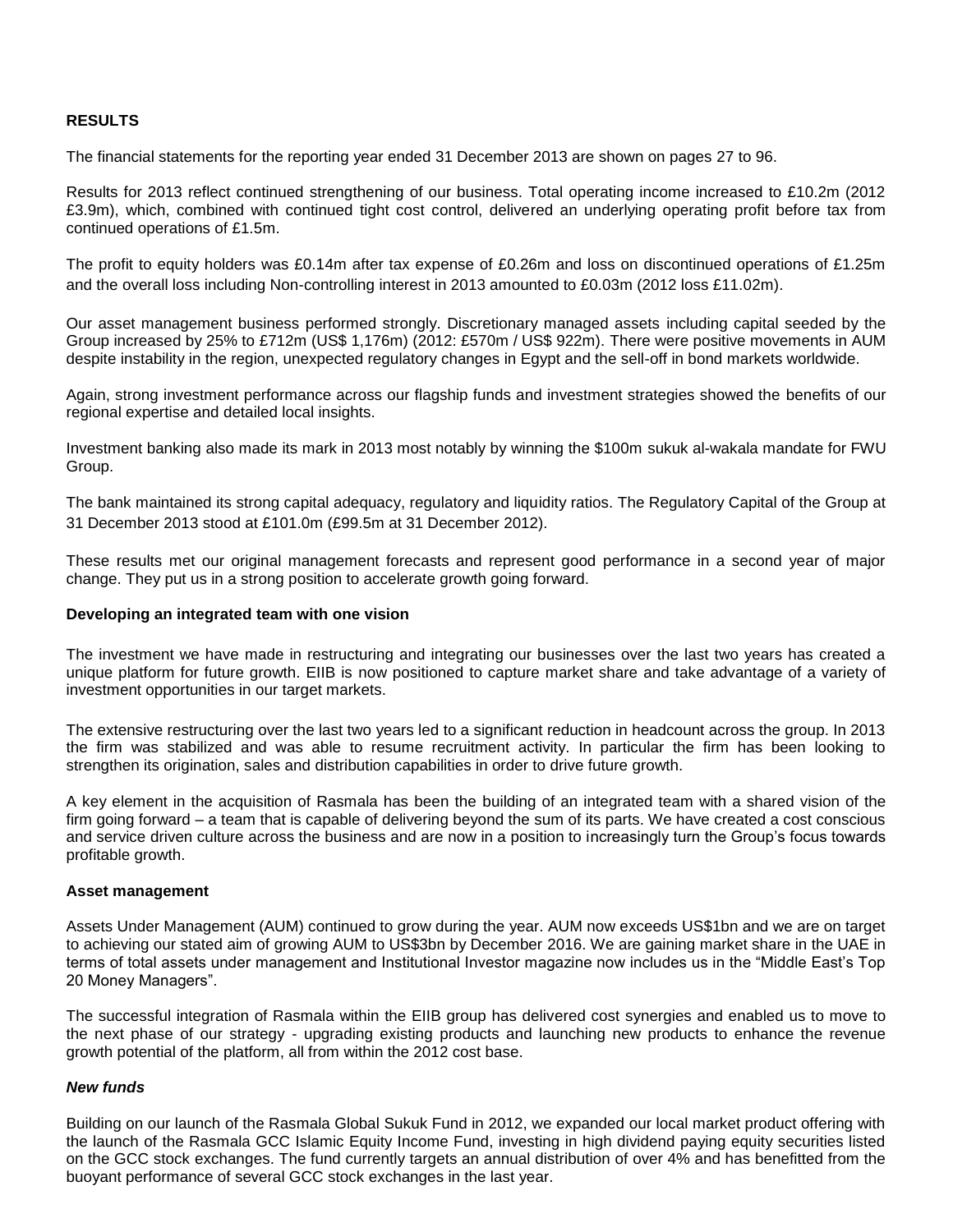Strategically, we also launched investment products to capture outbound investment flows from GCC investors to opportunities in other geographies. We feel that there is a market opportunity for us to cater not only to investor requirements in the MENA investment markets, but also to offer our GCC client base unique, Sharia'a compliant, investment products investing in international markets. To that end, we launched the Rasmala Leasing Fund and the Rasmala Trade Finance Fund.

The Rasmala Leasing Fund is a Sharia'a compliant six-year term fund, investing in lease assets in the United States and the Rasmala Trade Finance Fund is a Sharia'a compliant open-ended fund providing investors with a low volatility money market alterative. The Fund is linked to emerging market trade transactions and aims to benefit from the rapid growth of global trade, including in the GCC.

## *Strong performance*

Overall investment performance remained strong compared to both our competitors and industry-recognised benchmarks. The Arabian Markets Growth Equity Fund returned 38.0% (net of all fees and expenses) compared to the S&P Arab Composite Index return of 21.6%. This builds upon the fund's long-term track record, which stands at an annualized outperformance of 8.5% since inception in 2006.

The Rasmala GCC Fixed Income Fund returned 1.2% (net of all fees and expenses) despite the global fixed income headwinds and compared to the Citigroup Corporate AAA/AA Bond Index return of 0.9%, also extending that fund's long-term track record of annualized outperformance of 5.8% since inception in 2009.

In addition all of our mutual funds and discretionary portfolio mandates outperformed their respective benchmarks in 2013.

The response from our existing client base has been encouragingly positive, many of our clients increased their assets under management with us during the year.

We have also attracted new client mandates, including our first from Egypt's Social Insurance Fund, serving approximately 1.5 million pensioners and 3.8 million contributors, all of whom are government employees.

There is clear demand for our products and we will continue to drive growth by recruiting proven talent and increasing our product range.

#### *Positioning for further growth*

In 2013, we commenced a major project to re-domicile our existing open-ended funds from the Cayman Islands to Luxembourg as UCIT IV Funds.

This project involved a significant expense, borne primarily in 2013, and slowed asset gathering as our open-ended funds were closed to new subscriptions for a significant period towards the end of 2013. However, the future benefits for us, and our clients, are clear. Clients and distributors clearly value the high standard of funds managed within the UCITS regime. In addition, the regulatory approval process for distribution of funds within MENA jurisdictions, and globally, is far faster and far less burdensome, enabling us to deliver our products to distributors and clients more quickly and efficiently.

#### **Investment Banking**

Traditionally domestic and regional Islamic institutions have relied upon partnerships with bulge bracket firms for product structuring expertise. In contrast, EIIB established itself as a credible product manufacturer in its own right during 2013. The investment banking team executed a number of structuring and arranging mandates during the year that showcased the bank's skill set in debt capital markets and structured debt finance.

In October 2013, we successfully acted as lead arranger and book runner for European-based multinational insurance group FWU Group on their sukuk al-wakala programme. The first tranche of US\$20 million was part of a US\$100m program and was rated "BBB-" by Fitch. This was a unique asset backed transaction involving a European corporate issuing rated paper via the sukuk markets. The issue was recognized as the "Europe Deal of the Year" for 2013 at the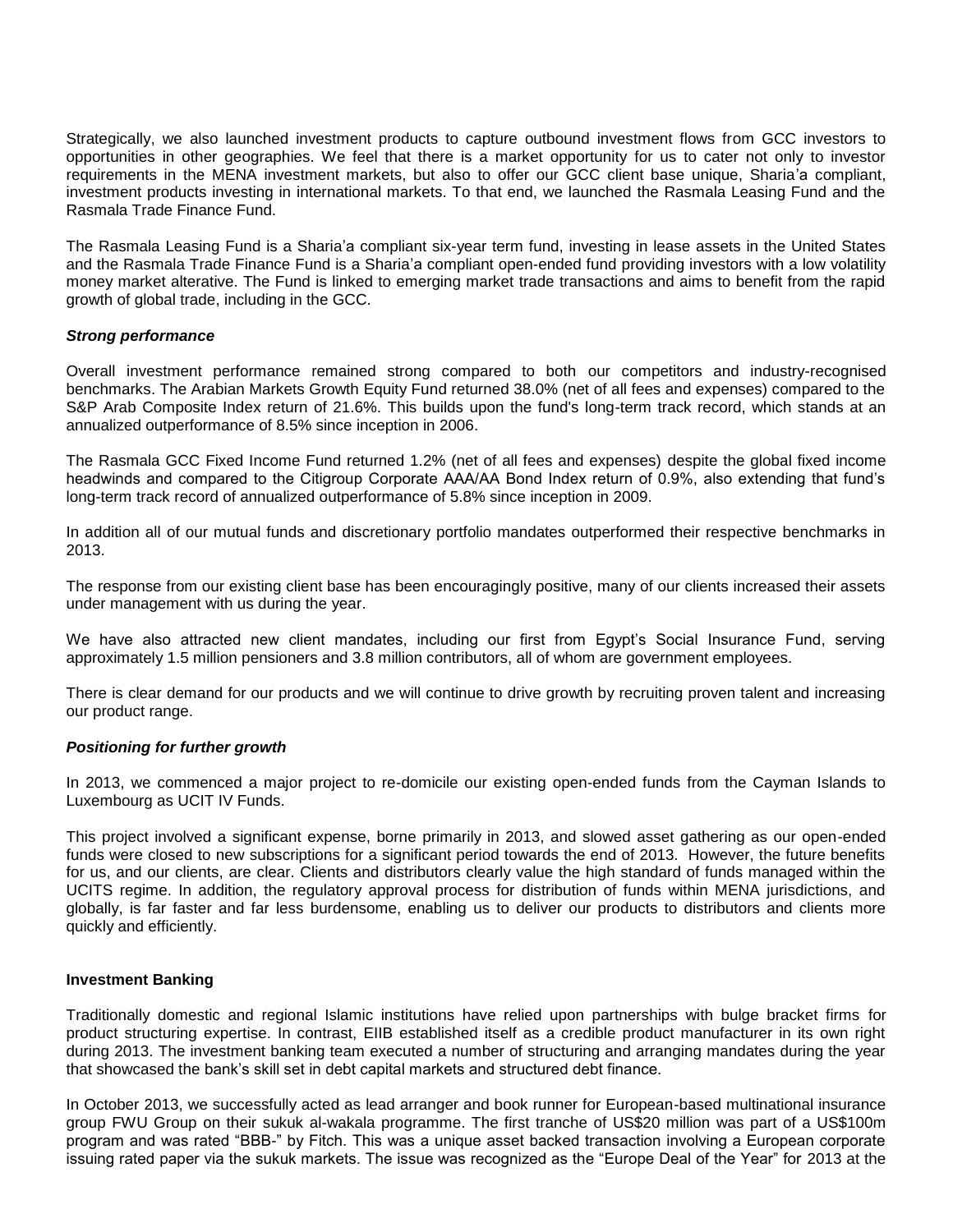Islamic Finance News awards and helped the bank to win the award for "Best European Islamic Bank" at the Islamic Business and Finance Awards 2013.

In parallel with developing cutting-edge solutions for our clients in sukuk, investment banking has been instrumental in generating value for the bank through evaluating other investment opportunities. For example, during 2013, EIIB arranged and participated in financings for the Channel Island Stock Exchange-listed investment company London Central Apartments Limited and the Kuwaiti retail distributor Yusuf A. Al-Ghanim & Sons. Trade finance was another area of focus, with investment banking working closely with asset management to structure the Rasmala Trade Finance Fund.

EIIB's approach to investment banking aims to look beyond mere replication of conventional financing structures through the application of Sharia'a "wrappers" and other synthetic structures, and instead focuses on first principles of Islamic finance. We see these products and services as being a growth area, particularly as capital from the GCC region flows into the London market.

## **Exiting legacy investments**

We maintained strong focus on our legacy private equity investments and balance sheet exposures during 2013.

We sold an Islamic debt obligation to Barclays Bank for £4.8m (US\$8.1m). We completed the sale of an office building in Cairo related to our discontinued Egyptian brokerage operations for US\$6.2m and settled the related financing. And we exchanged the majority of our capital in a NAVIS private equity fund (2012: £3.2m) for units in a public equities open-ended fund managed by NAVIS offering quarterly liquidity (2013: £2.4m). The lock-up on redemptions for this fund expired on 31 Dec 2013.

We continue to seek an orderly exit from our remaining legacy investments and are determined to optimise the returns from our exits.

#### **Market review**

At the macro level, we believe that the markets of the GCC region continue to offer outstanding prospects. The GCC countries have some of the highest growth rates in the world and a combination of sovereign wealth, the need for increasing infrastructure spend, rising income, demographics and location will continue to ensure long-term growth.

In the short term, prospects for the GCC remain healthy. The IMF predicts GDP growth of 4.4% in 2014 for the GCC overall, but more importantly higher non-oil GDP growth. This compares with their forecast of 3.7% Global GDP growth and only 2.0% G7 growth. Dubai continues to recover from the 2008 downturn and is developing into a major financial centre and cooperation between the UK and the UAE in particular continues to increase, including in areas of Islamic finance.

In financial market terms, our view that during 2013 investors would increasingly seek dividend-yielding equity investment opportunities, proved correct as global interest rates began to rise from record low levels, negatively effecting fixed income, while Arab equity markets were some of the top performers globally.

We believe a rebound in confidence in the GCC will maintain momentum in 2014 and continue to favour equities, however, we do not anticipate the same degree of abnormal returns as in 2013. New supply will be a feature of the equities markets in 2014 with the return of IPOs. In addition the global index compiler MSCI has upgraded the United Arab Emirates ("UAE") and Qatar to Emerging Market status from Frontier Market. Effective May 2014, the UAE and Qatar will be given a weighting of 0.4 percent and 0.45 percent respectively in the MSCI Emerging Markets Index. This upgrade marks a new era for capital flows into the Gulf and is important for developing the region as a destination for equity investment in the long term.

There is continued regional demand for sukuk and credit. We expect reasonable performance assuming the global rates curve rises within current consensus expectations, as regional credit quality, and therefore spreads, continues to improve.

## **Our strategy – going forward**

The strategy approved for the period 2012-2016 was to restructure EIIB by exiting higher risk, longer term, private equity investments and build more stable income streams by developing the Bank as a specialist asset management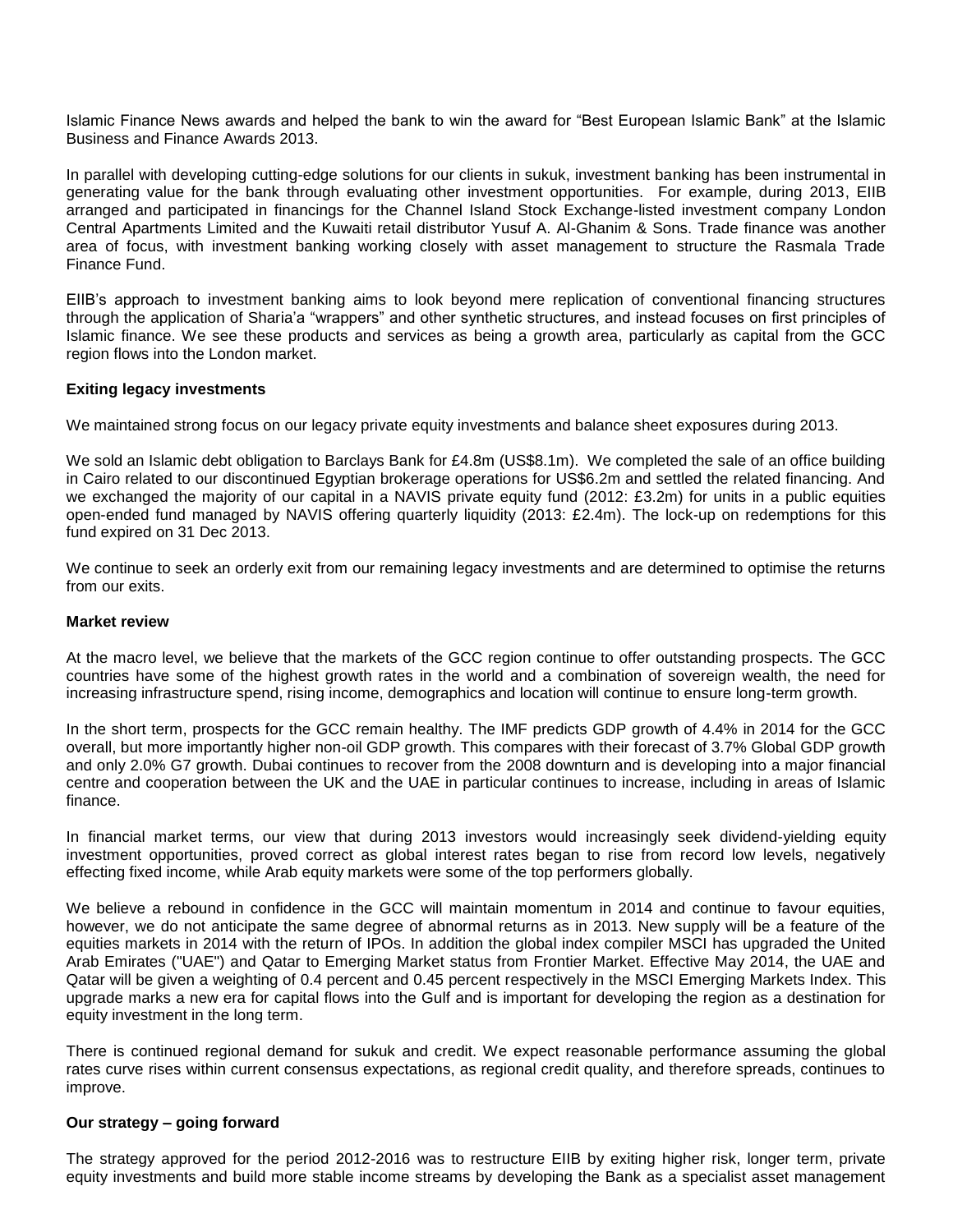and financing business. We also established a clear goal of positioning EIIB as a catalyst for consolidation in the GCC asset management industry and to achieve a market leading position, with at least \$3bn of assets under management, by 2016.

We remain committed to our strategic plan as we move from restructuring to the growth phase. We will now focus on product development, distribution capabilities, further strengthening of the team and strategic or bolt-on acquisitions as appropriate.

## **Future developments**

We believe that we have a solid investment banking and asset management offering in the GCC region.

EIIB is now well positioned to expand market share - the outlook is positive.

The Rasmala acquisition was the initial key to delivering our strategy. As we have now largely completed the restructuring and increased our strategic stake to 76.3%, we are now upgrading our communications collateral to fully reflect our offer and expect to complete this exercise by Q4 of 2014.

During the year management participated in an institutional road show to give presentations to analysts, fund managers and potential investors. The road show resulted in new institutional shareholders joining the shareholder register and it is anticipated that further road shows will take place in 2014.

EIIB plans to reduce its capital so as to facilitate distributions to shareholders in 2014 – subject to shareholder approval. The bank is currently constrained in its ability to make distributions due to insufficient distributable reserves and the Board will make a further announcement on proposed next steps in advance of the next Annual General Meeting.

#### **Acknowledgements**

Over the last two years we have successfully repositioned the bank, thanks to a consistent and innovative business strategy, quality execution provided by a strong Board and management team and supportive clients.

We believe the transformation of EIIB is on course and look forward to reporting further progress in the future.

#### **OPERATING AND FINANCIAL REVIEW**

#### **Introduction**

EIIB is a London listed specialist investment banking and asset management group focused on the oil rich markets of the Gulf Cooperation Council (GCC) countries. It delivers investment banking and asset management products and services across asset classes to the wholesale and institutional markets.

EIIB is authorised by the Prudential Regulation Authority (PRA) (previously The Financial Services Authority (FSA)) and is listed on the AIM Market of the London Stock Exchange. The Bank's activities are also regulated by local regulators in MENA jurisdictions. The Bank's competitive position is significantly enhanced by its geographic footprint in London and the MENA region.

The Directors present the Operating and Financial Review for 2013. Having followed the framework set out in the Accounting Standards Board Reporting Statement: Operating and Financial Review as a guide to best practice, the Directors believe they have discharged their responsibilities under Section 417 of the Companies Act 2006 to provide a balanced and comprehensive review of the development and performance of the business.

#### **Results**

Total operating income in 2013 was £10.2m (2012: £3.9m). Profit before tax from continuing operations amounted to £1.5m (2012: loss £10.1m).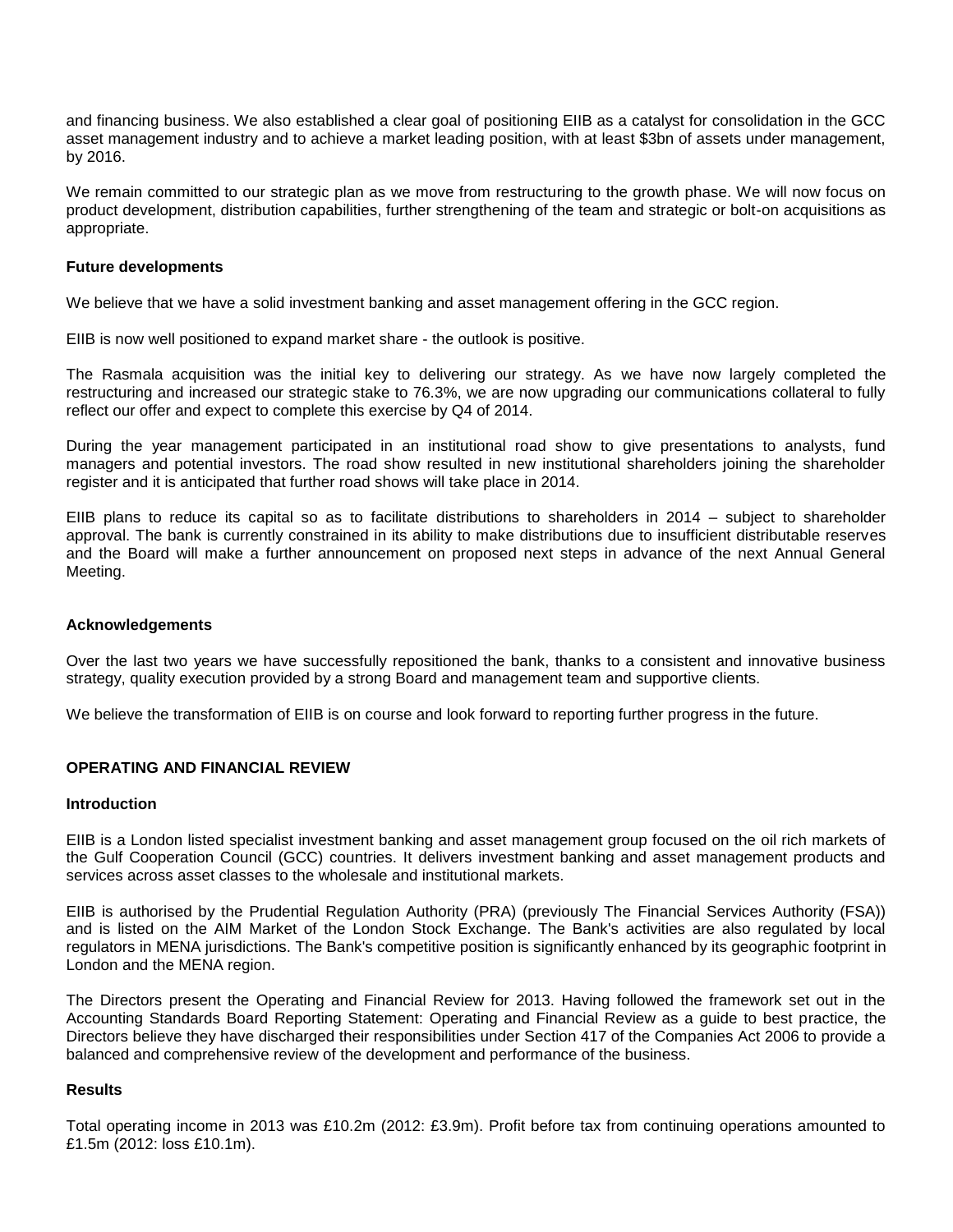## **Capital Adequacy**

EIIB had total assets of £154m at 31 December 2013 (£172m at 31 December 2012). Regulatory capital resources of the Group as at 31 December 2013 was £101m (£100m at 31 December 2012) and the total risk weighted assets was £117m (£128m at 31 December 2012). The capital adequacy ratio as at 31 December 2013 stood at 86% (2012: 78%).

## **Liquidity**

EIIB's balance sheet remains highly liquid. As at 31 December 2013, the net cash excess (calculated as a percentage of deposits) was +40% (31 December 2012: +49%) in the 8 days and under category, and +60% (31 December 2012: +60%) in the 1 month and under category, against minimum requirements of 0% and -5% respectively.

Liquidity is managed on a day to day basis by the Head of Principal Investments & Treasury.

## **Business strategy**

EIIB's business strategy is to develop as a specialist asset management and financing business, offering clients bespoke solutions and operating between London and the growth markets of the GCC. We also established a clear goal of positioning EIIB as a catalyst for consolidation in the GCC asset management industry and to achieve a market leading position, with at least \$3bn of assets under management, by 2016

#### **Islamic finance**

The key principles of Islamic finance are based on ethical real economy transactions, thus Islamic finance transactions avoid the following:

- Interest or the trading of intangible assets and cash flows
- Uncertainty
- Speculation
- Unjust enrichment or unfair exploitation

The Bank adheres to these principles.

The Bank's Sharia'a Supervisory Board (SSB), comprising eminent Islamic scholars, is tasked with monitoring and certifying that all products and services are structured and executed to reflect these principles.

## **People**

A significant differentiating factor for our business is our ability to attract talent. The post-acquisition integration of Rasmala enabled a significant rationalisation of staff subsequent to which during the period, the Group started to add to headcount, particularly in the sales function, as our strategy moved into its growth phase. During the period the Directors believe that EIIB has been able to provide a stimulating environment and competitive remuneration structures which has enabled the Bank to attract and retain staff of the highest calibre.

## **Operational**

During the period the Bank has successfully restructured the operations of Rasmala and has created a more integrated and scalable infrastructure. The Bank has put in place controls, systems and processes to enable the group to operate more effectively as a whole and to protect and safeguard the Bank's assets. EIIB's Internal Audit framework, directed by the Board's Audit Committee, is responsible for working with management to identify and quantify risk, provide independent appraisals of systems of internal control, add value to business initiatives and support the maintenance of a sound control culture throughout the Bank.

## **Key performance indicators**

The Bank does not consider it meaningful to disclose numerical targets and performance indicators other than those financial and Assets Under Management figures published in this report.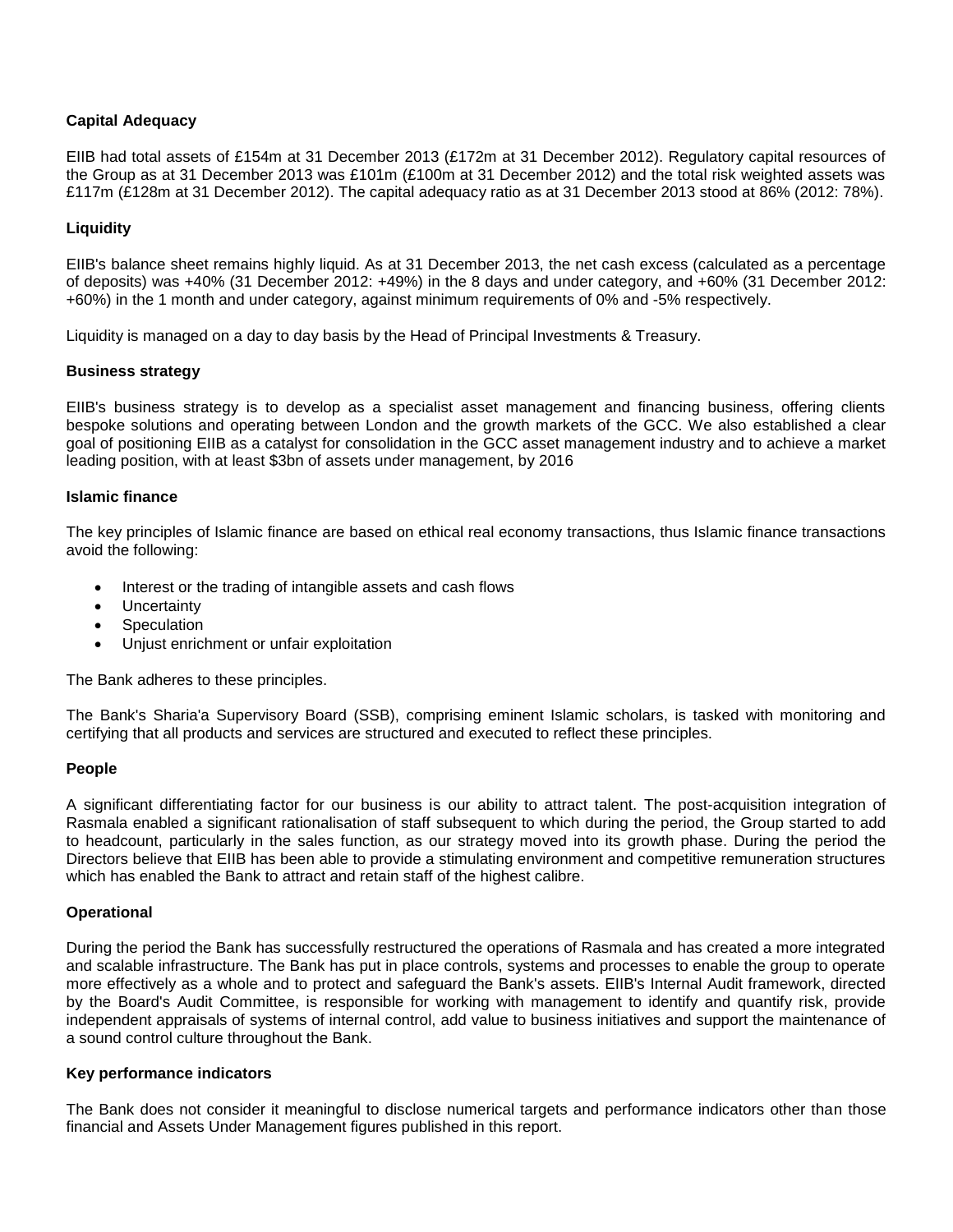#### **2013 review**

2013 was a strong year for Rasmala's asset management business. Discretionary managed assets including capital seeded by EIIB group increased by 25% to £712m (US\$ 1,176m) (2012: £570m / US\$ 922m). Strong investment performance across our flagship funds and investment strategies showed the benefits of our regional expertise and

|                                                     | 2013  | 2012   | 2011     |
|-----------------------------------------------------|-------|--------|----------|
| Rasmala GCC Fixed Income Fund                       | 1.14% | 14.56% | 6.47%    |
| Citigroup MENA Broad Bond Index<br>GCC <sup>1</sup> | 0.03% | 12.63% | 7.49%    |
| <b>Relative Performance</b>                         | 1.11% | 1.93%  | $-1.02%$ |

detailed local insights. Assets under management including capital seeded by the Group increased by 25% to £712m (US\$ 1,176m) (2012: £570m / US\$ 922m)

During 2013, we focused our efforts on innovating, expanding and upgrading our product offering; and

deepening and expanding our market penetration within existing and new distribution channels and clients.

#### *Investment Performance*

Our investment performance was strong across all investment strategies, Funds and client portfolios. Our two flagship Funds, the Arabian Markets Growth Equity Fund and the Rasmala GCC Fixed Income Fund continue their long standing track record of investment success, outperforming industry recognized benchmarks and peer group averages.

#### Fund Performance

|                                                     | 2013   | 2012   | 2011      |
|-----------------------------------------------------|--------|--------|-----------|
| Arabian Markets Growth Equity Fund                  | 37.95% | 11.91% | $-2.16%$  |
| S&P Pan Arab Composite Large Mid<br>$Cap$ Index $1$ | 21.62% | 3.10%  | $-13.62%$ |
| <b>Relative Performance</b>                         | 16.33% | 8.81%  | 11.46%    |

 Arabian Markets Growth Equity Fund Performance Tables

#### Cumulative Returns (%)

|                                                                    | 1Y     | 2Y     | 5Y     | Since<br>Inception $2$ |
|--------------------------------------------------------------------|--------|--------|--------|------------------------|
| Arabian Markets Growth Equity Fund                                 | 37.95% | 54.37% | 98.54% | 60.23%                 |
| S&P Pan Arab Composite Large Mid<br>$\mathsf{Cap}\mathsf{Index}^1$ | 21.62% | 25.39% | 43.70% | $-13.17%$              |
| <b>Relative Performance</b>                                        | 16.33% | 28.98% | 54.84% | 73.40%                 |

1 Index was MSCI Arabian Markets Index since inception until August 2010. It was then changed to

S&P Pan Arab Composite Large Mid Cap Index.  $2$ Inception date is 30th July 2006.

Returns net of all fees and expenses

## ▶ Rasmala GCC Fixed Income Fund Performance Table

#### **Fund Performance**

#### Cumulative Returns (%)

|                                                           | 1Y    | 2 Y    | 3Y     | Since<br>Inception $2$ |
|-----------------------------------------------------------|-------|--------|--------|------------------------|
| Rasmala GCC Fixed Income Fund                             | 1.14% | 15.86% | 23.36% | 58.81%                 |
| Citigroup MENA Broad Bond Index<br>$G$ C $C$ <sup>1</sup> | 0.03% | 12.66% | 21.10% | 37.58%                 |
| <b>Relative Performance</b>                               | 1.11% | 3.20%  | 2.26%  | 21.23%                 |

<sup>1</sup>Index was Citigroup Corporate AAA/AA Bond since inception until March 2011. After which, it was changed to Citigroup MENA Broad Bond Index GCC

<sup>2</sup>Inception date is 31st March 2009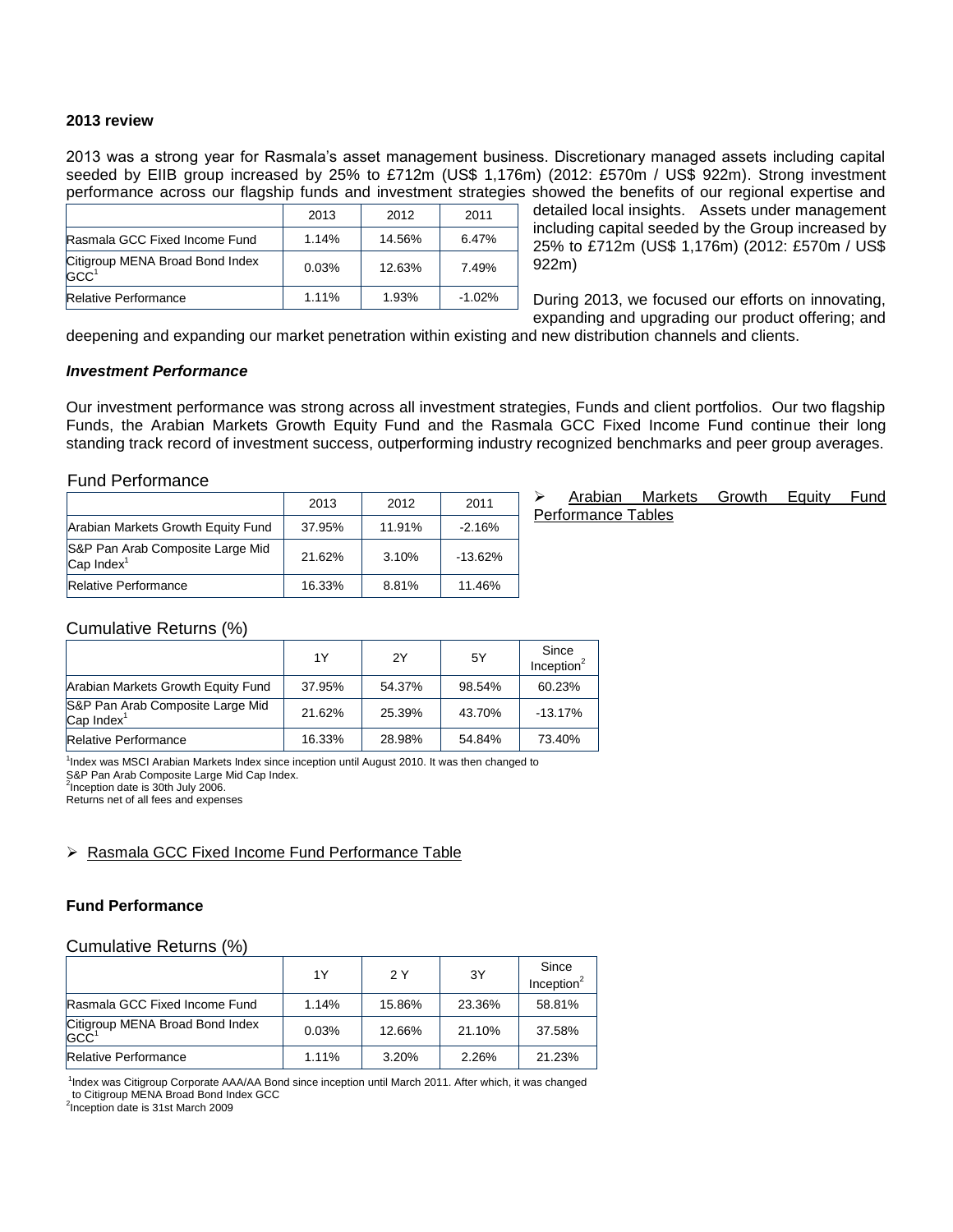## **Wholesale Distribution Channels**

We are increasing our visibility by opening new distribution channels. We believe there is great potential in forming strategic partnerships with regional financial services providers and this has been the core focus of wholesale distribution efforts in 2013. In particular we are building relationships with entities that offer Islamic insurance and savings products (Sharia'a Compliant Takaful and Re-Takaful) for promotion by Emirati based banks and IFAs to their core banking/wealth management customers respectively. The market for packaged insurance and saving products is growing rapidly in the Gulf, and these entities are well positioned to cooperate with Rasmala.

We also worked closely with existing distributors to identify new opportunities and add additional products to their platforms.

## **Discretionary Portfolio Mandates**

We increased both the number and size of our discretionary portfolio mandates (DPM) during 2013. Notably we won new mandates from government institutions in Oman that we consider to be strategic.

In a clear vote of confidence in our investment performance and high levels of client servicing, existing DPM clients increased the size of their portfolios with us during the year.

DPM funds provide the investment manager with the discretion to execute transactions within set parameters without referring to the account owner.

## **New Fund Launches**

In 2013, we continued to execute the product expansion plan we developed and set in motion in 2012. In May 2013, we launched the Rasmala GCC Islamic Equity Income Fund with a seed capital of £6.7m (US\$11m). The Fund's investment performance has been impressive since its launch, returning 11.97%% since its launch until the end of the year. The Fund's investment strategy is to offer investors semiannual distributions of equity dividends as well as the potential for capital appreciation by investing in high dividend paying equity securities listed on the GCC stock exchanges. We also launched in November, 2013, with seed capital commitment of £6.01 (US\$10m), the Rasmala Trade Finance, a Sharia compliant open ended Fund providing investors with a low volatility money market alterative. The Fund is targeting a return of 4% while providing investors with monthly liquidity.

These product launches build upon the 2012 newly launched products. In 2012 we launched the Rasmala Global Sukuk Fund with initial seed capital of £15.5m (US\$25m), and in December 2012, we launched the Rasmala Leasing Fund, a Cayman Limited Partnership established to capture investment performance in the US leasing market, with a £6.1m (US\$10m) seed commitment. The Rasmala Leading Fund targets regular annual distributions of 12%, and an IRR of 7% to 8% over the full life of the Fund. The Rasmala Global Sukuk Fund includes sukuk exposures from outside the GCC namely from Islamic Asia.

Strategically, these investment products allow us to capture the outbound investment flows from GCC investors to investment opportunities in other geographies. We feel that there is a market opportunity for us to not only cater to investor requirements in the MENA investment markets, but also to offer to our GCC client base unique, Sharia compliant, investment products investing in international markets.

After establishing an initial track-record and portfolio for these funds in 2012 and 2013, the full marketing effort in 2013 allowed third-party money in these funds to increase.

## **Rasmala Key Funds**

## **Equity**

- Arabian Markets Growth Equity Fund
- Rasmala GCC Islamic Equity Income Fund
- Rasmala Palestine Equity Fund

## **Fixed Income**

- Rasmala GCC Fixed Income Fund
- Rasmala Global Sukuk Fund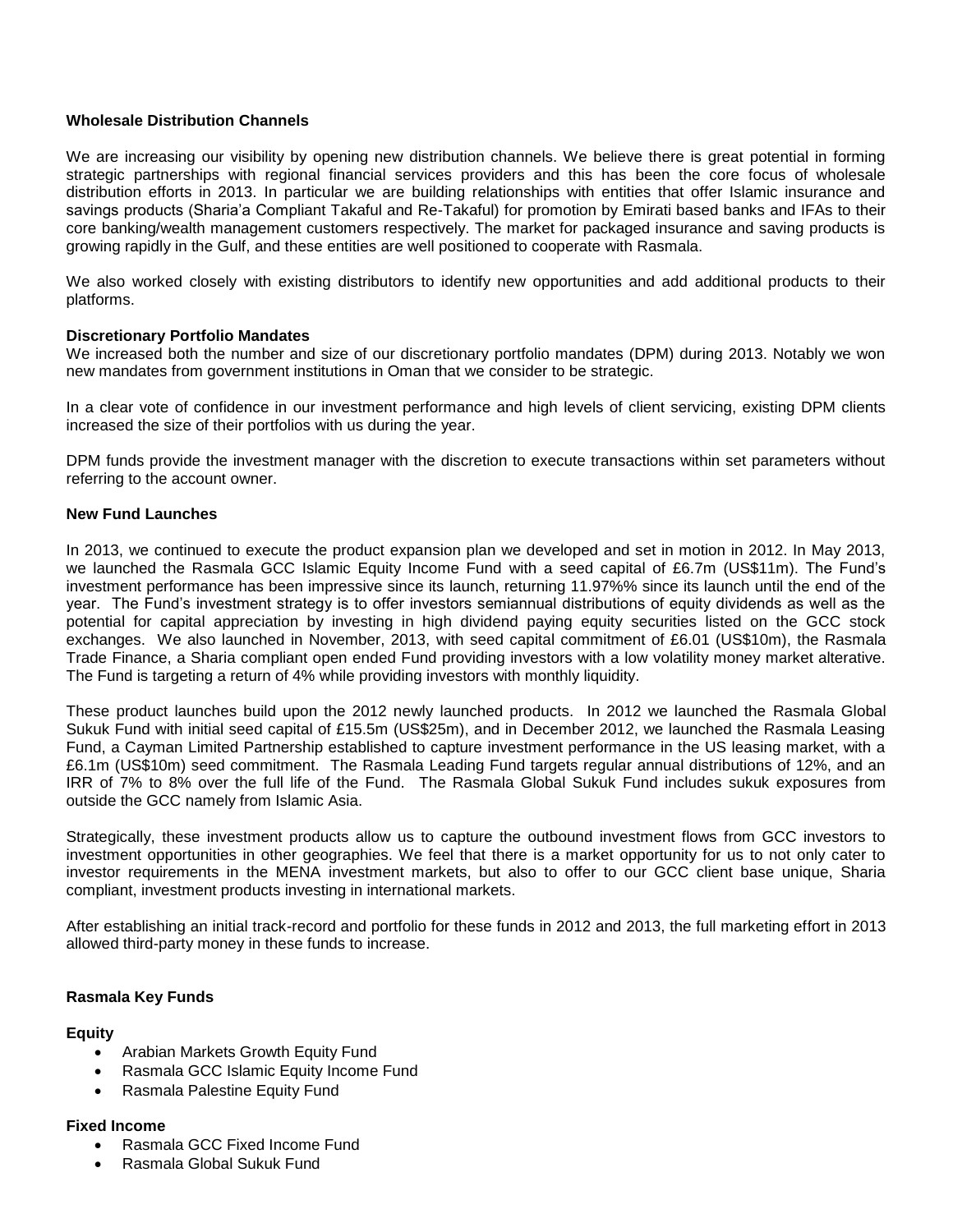## **Alternative**

- Rasmala Leasing Fund
- Rasmala Trade Finance Fund

#### **Investment Banking**

The investment banking team is specialized in Islamic banking products and services.

In October 2013, we successfully acted as lead arranger and book runner for our first sukuk following the repositioning, for European-based multinational insurance group FWU Group. The US\$20 million issue was part of a US\$100m program and was rated "BBB" by Fitch. We see such mid-market sukuk products and services as being a growth area particularly as capital from the GCC region flows into the London market.

#### **Summary**

Our asset management business remains on a clear growth path aided by additional products in the platform and additional focus on sales. Our investment performance and outstanding client servicing continues to attract AUMs from new and established direct clients and via a broadening range of distribution channels.

With the launch of new Funds in 2013 and further expansion of Rasmala's product range planned in 2014, we are confident that our asset management business will continue to flourish.

Our investment banking operation is well positioned to develop its debt capital markets and structured debt finance business.

#### **Legacy investments**

Under EIIB's original business model the Bank focused on private equity investments and with limited focus on asset management; success depended on the performance and realisation of Private Equity investments. However, despite some initial success, these investments lacked a clear sector or geographic focus where our regional expertise could add value and accordingly, under EIIB's revised strategy, the decision was made to exit these legacy investments.

Legacy assets consisted of a number of private equity investments and a financing arrangement:

#### **Arcapita**

On 12 February 2013 we announced the sale of 100% of our remaining exposure in Arcapita for £5.0m (US\$8.1m) in cash consideration. We held no exposure to Arcapita at year-end 2013.

#### **Accelerator Technology Holdings**

Accelerator Technology Holdings is a private equity company that invests in ventures specialising in the information and communications technology value chain in the Arab world. Our exposure to Accelerator Technology Holdings at year-end 2013 was recorded at £2.8m (2012: £2.7m).

#### **Carian Bay**

Carian Bay is a luxury residential and hospitality real estate development project based in Turkey. Our exposure to Carian Bay at year-end 2013 was recorded at £1.4m (2012 £1.7m).

#### **DiamondCorp**

DiamondCorp plc is an emerging diamond producer focused on maximising shareholder value through the development of high-margin diamond production assets. Our exposure at year-end 2013 was recorded at £2.8m (2012: £2.2m).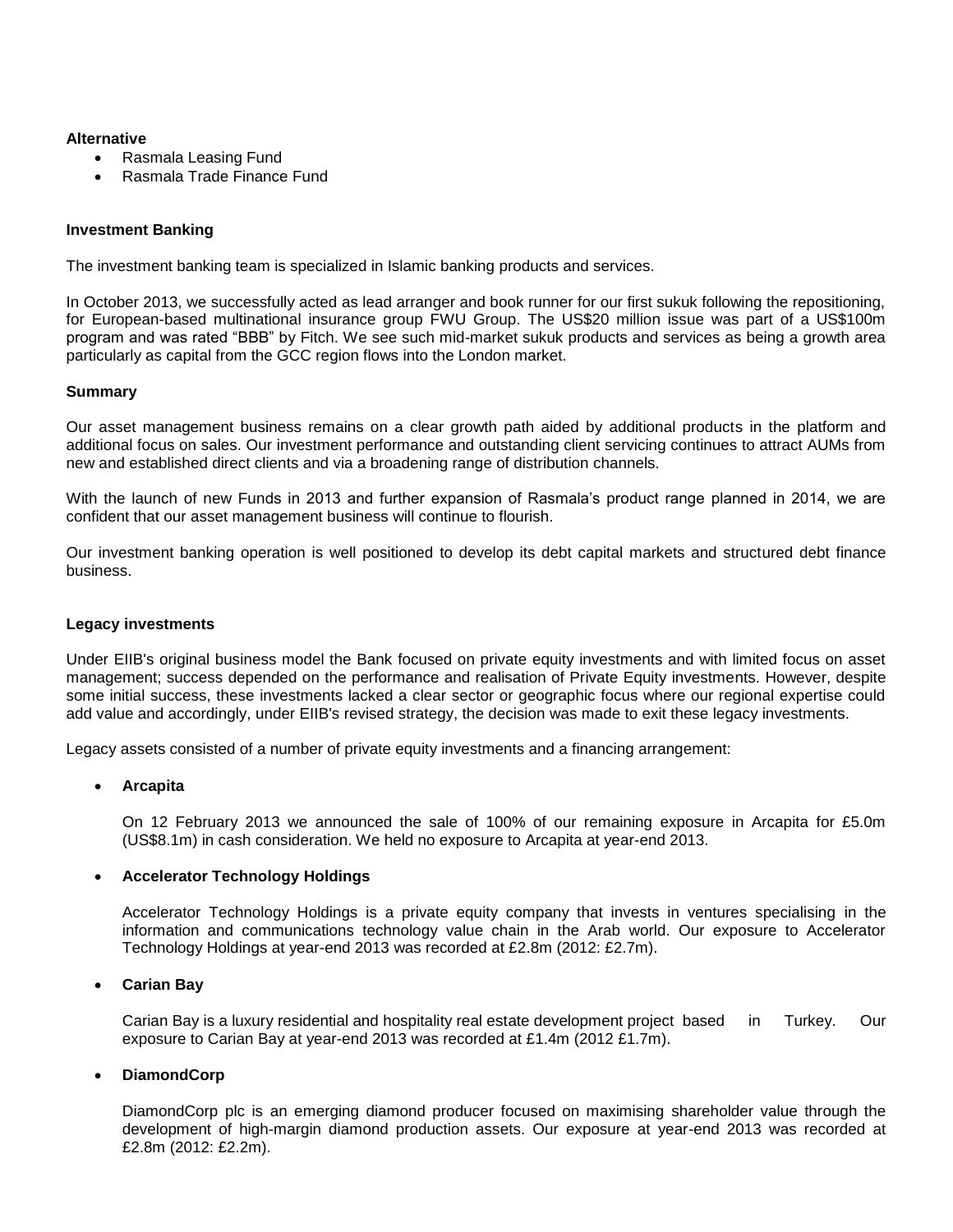**Rasmala Legacy PE Investments.** At acquisition, Rasmala held stakes in three material private investments arising from participations in pre-IPO placements to clients prior to the global financial crisis. The material investments were equity in a Dubai based primary and secondary private schools operator, a Ras Al Khaimah based E&P company with a controlling stake in DNO International (operates in the Kurdish region of Iraq) and the equity in a Dubai based real estate developer of a single completed office/retail project in TECOM, Dubai. Our exposure at year-end 2013 was recorded at £7.7m (2012: £6.7m).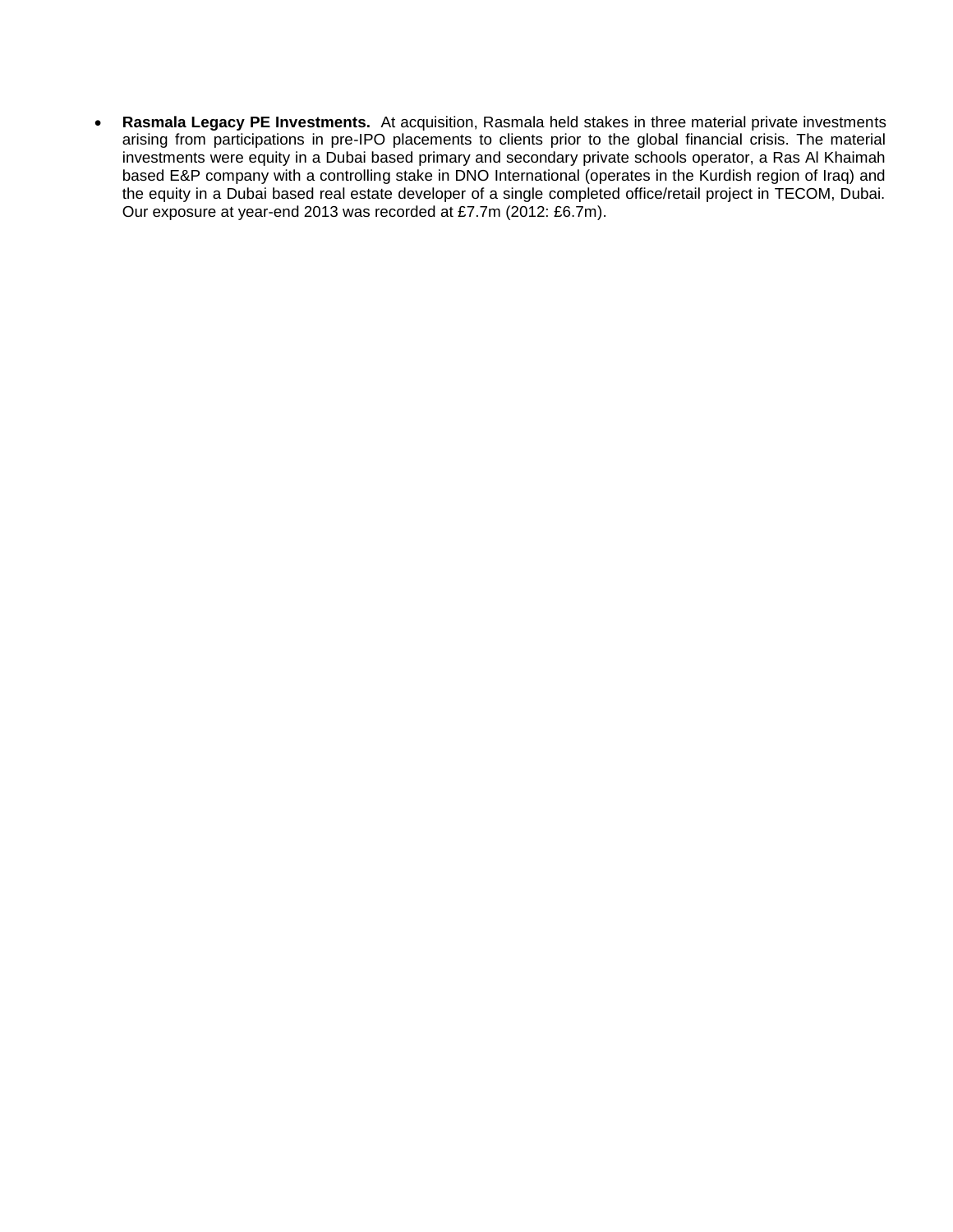# **CONSOLIDATED STATEMENT OF INCOME FOR THE YEAR ENDED 31 DECEMBER 2013**

| £<br>£<br><b>Income</b><br>Income from financing and investing activities<br>2,491,520<br>2,519,480<br>Returns to financial institutions and customers<br>(206, 830)<br>(340, 632)<br>Net income<br>2,284,690<br>2,178,848<br>Net fees and commission income<br>3,154,350<br>2,683,401<br>Income on financial assets<br>1,190,493<br>1,636,890<br>(3,094,754)<br>Income/(loss) on private equity investments designated at fair value<br>2,480,687<br>Income on investment property designated at fair value<br>324,953<br>227,589<br>Other operating income<br>746,079<br>267,727<br><b>Total operating income</b><br>10,181,252<br>3,899,701<br><b>Expenses</b><br>Credit/(provision) on impairment of financing arrangements<br>202,831<br>(4,270,712)<br>Staff costs<br>(5,780,633)<br>(5,718,129)<br>(187, 100)<br>(266, 742)<br>Depreciation and amortisation<br>(2,921,197)<br>(3,707,462)<br>Other operating expenses<br>Third party interest in consolidated funds<br>(10, 379)<br>(14, 170)<br>Operating income/(loss) before tax<br>1,484,774<br>(10,077,514)<br>Tax (charge)/credit<br>(262, 624)<br>200,106<br>Income/(loss) from continued operations<br>1,222,150<br>(9,877,408)<br>(1, 249, 584)<br>Loss from discontinued operations<br>(1, 143, 511)<br>Loss for the year<br>(27, 434)<br>(11,020,919)<br>Income/(loss) attributable to:<br>Equity holders of the Bank<br>(10,086,141)<br>137,575<br>Non-controlling interest<br>(165,009)<br>(934, 778)<br>(27, 434)<br>(11,020,919)<br>Earnings per share<br>0.01p<br>- basic<br>(0.57p)<br>- diluted<br>0.01 <sub>p</sub><br>(0.54p) | 2013 | 2012 |
|-----------------------------------------------------------------------------------------------------------------------------------------------------------------------------------------------------------------------------------------------------------------------------------------------------------------------------------------------------------------------------------------------------------------------------------------------------------------------------------------------------------------------------------------------------------------------------------------------------------------------------------------------------------------------------------------------------------------------------------------------------------------------------------------------------------------------------------------------------------------------------------------------------------------------------------------------------------------------------------------------------------------------------------------------------------------------------------------------------------------------------------------------------------------------------------------------------------------------------------------------------------------------------------------------------------------------------------------------------------------------------------------------------------------------------------------------------------------------------------------------------------------------------------------------------------------------------------------------------------|------|------|
|                                                                                                                                                                                                                                                                                                                                                                                                                                                                                                                                                                                                                                                                                                                                                                                                                                                                                                                                                                                                                                                                                                                                                                                                                                                                                                                                                                                                                                                                                                                                                                                                           |      |      |
|                                                                                                                                                                                                                                                                                                                                                                                                                                                                                                                                                                                                                                                                                                                                                                                                                                                                                                                                                                                                                                                                                                                                                                                                                                                                                                                                                                                                                                                                                                                                                                                                           |      |      |
|                                                                                                                                                                                                                                                                                                                                                                                                                                                                                                                                                                                                                                                                                                                                                                                                                                                                                                                                                                                                                                                                                                                                                                                                                                                                                                                                                                                                                                                                                                                                                                                                           |      |      |
|                                                                                                                                                                                                                                                                                                                                                                                                                                                                                                                                                                                                                                                                                                                                                                                                                                                                                                                                                                                                                                                                                                                                                                                                                                                                                                                                                                                                                                                                                                                                                                                                           |      |      |
|                                                                                                                                                                                                                                                                                                                                                                                                                                                                                                                                                                                                                                                                                                                                                                                                                                                                                                                                                                                                                                                                                                                                                                                                                                                                                                                                                                                                                                                                                                                                                                                                           |      |      |
|                                                                                                                                                                                                                                                                                                                                                                                                                                                                                                                                                                                                                                                                                                                                                                                                                                                                                                                                                                                                                                                                                                                                                                                                                                                                                                                                                                                                                                                                                                                                                                                                           |      |      |
|                                                                                                                                                                                                                                                                                                                                                                                                                                                                                                                                                                                                                                                                                                                                                                                                                                                                                                                                                                                                                                                                                                                                                                                                                                                                                                                                                                                                                                                                                                                                                                                                           |      |      |
|                                                                                                                                                                                                                                                                                                                                                                                                                                                                                                                                                                                                                                                                                                                                                                                                                                                                                                                                                                                                                                                                                                                                                                                                                                                                                                                                                                                                                                                                                                                                                                                                           |      |      |
|                                                                                                                                                                                                                                                                                                                                                                                                                                                                                                                                                                                                                                                                                                                                                                                                                                                                                                                                                                                                                                                                                                                                                                                                                                                                                                                                                                                                                                                                                                                                                                                                           |      |      |
|                                                                                                                                                                                                                                                                                                                                                                                                                                                                                                                                                                                                                                                                                                                                                                                                                                                                                                                                                                                                                                                                                                                                                                                                                                                                                                                                                                                                                                                                                                                                                                                                           |      |      |
|                                                                                                                                                                                                                                                                                                                                                                                                                                                                                                                                                                                                                                                                                                                                                                                                                                                                                                                                                                                                                                                                                                                                                                                                                                                                                                                                                                                                                                                                                                                                                                                                           |      |      |
|                                                                                                                                                                                                                                                                                                                                                                                                                                                                                                                                                                                                                                                                                                                                                                                                                                                                                                                                                                                                                                                                                                                                                                                                                                                                                                                                                                                                                                                                                                                                                                                                           |      |      |
|                                                                                                                                                                                                                                                                                                                                                                                                                                                                                                                                                                                                                                                                                                                                                                                                                                                                                                                                                                                                                                                                                                                                                                                                                                                                                                                                                                                                                                                                                                                                                                                                           |      |      |
|                                                                                                                                                                                                                                                                                                                                                                                                                                                                                                                                                                                                                                                                                                                                                                                                                                                                                                                                                                                                                                                                                                                                                                                                                                                                                                                                                                                                                                                                                                                                                                                                           |      |      |
|                                                                                                                                                                                                                                                                                                                                                                                                                                                                                                                                                                                                                                                                                                                                                                                                                                                                                                                                                                                                                                                                                                                                                                                                                                                                                                                                                                                                                                                                                                                                                                                                           |      |      |
|                                                                                                                                                                                                                                                                                                                                                                                                                                                                                                                                                                                                                                                                                                                                                                                                                                                                                                                                                                                                                                                                                                                                                                                                                                                                                                                                                                                                                                                                                                                                                                                                           |      |      |
|                                                                                                                                                                                                                                                                                                                                                                                                                                                                                                                                                                                                                                                                                                                                                                                                                                                                                                                                                                                                                                                                                                                                                                                                                                                                                                                                                                                                                                                                                                                                                                                                           |      |      |
|                                                                                                                                                                                                                                                                                                                                                                                                                                                                                                                                                                                                                                                                                                                                                                                                                                                                                                                                                                                                                                                                                                                                                                                                                                                                                                                                                                                                                                                                                                                                                                                                           |      |      |
|                                                                                                                                                                                                                                                                                                                                                                                                                                                                                                                                                                                                                                                                                                                                                                                                                                                                                                                                                                                                                                                                                                                                                                                                                                                                                                                                                                                                                                                                                                                                                                                                           |      |      |
|                                                                                                                                                                                                                                                                                                                                                                                                                                                                                                                                                                                                                                                                                                                                                                                                                                                                                                                                                                                                                                                                                                                                                                                                                                                                                                                                                                                                                                                                                                                                                                                                           |      |      |
|                                                                                                                                                                                                                                                                                                                                                                                                                                                                                                                                                                                                                                                                                                                                                                                                                                                                                                                                                                                                                                                                                                                                                                                                                                                                                                                                                                                                                                                                                                                                                                                                           |      |      |
|                                                                                                                                                                                                                                                                                                                                                                                                                                                                                                                                                                                                                                                                                                                                                                                                                                                                                                                                                                                                                                                                                                                                                                                                                                                                                                                                                                                                                                                                                                                                                                                                           |      |      |
|                                                                                                                                                                                                                                                                                                                                                                                                                                                                                                                                                                                                                                                                                                                                                                                                                                                                                                                                                                                                                                                                                                                                                                                                                                                                                                                                                                                                                                                                                                                                                                                                           |      |      |
|                                                                                                                                                                                                                                                                                                                                                                                                                                                                                                                                                                                                                                                                                                                                                                                                                                                                                                                                                                                                                                                                                                                                                                                                                                                                                                                                                                                                                                                                                                                                                                                                           |      |      |
|                                                                                                                                                                                                                                                                                                                                                                                                                                                                                                                                                                                                                                                                                                                                                                                                                                                                                                                                                                                                                                                                                                                                                                                                                                                                                                                                                                                                                                                                                                                                                                                                           |      |      |
|                                                                                                                                                                                                                                                                                                                                                                                                                                                                                                                                                                                                                                                                                                                                                                                                                                                                                                                                                                                                                                                                                                                                                                                                                                                                                                                                                                                                                                                                                                                                                                                                           |      |      |
|                                                                                                                                                                                                                                                                                                                                                                                                                                                                                                                                                                                                                                                                                                                                                                                                                                                                                                                                                                                                                                                                                                                                                                                                                                                                                                                                                                                                                                                                                                                                                                                                           |      |      |
|                                                                                                                                                                                                                                                                                                                                                                                                                                                                                                                                                                                                                                                                                                                                                                                                                                                                                                                                                                                                                                                                                                                                                                                                                                                                                                                                                                                                                                                                                                                                                                                                           |      |      |
|                                                                                                                                                                                                                                                                                                                                                                                                                                                                                                                                                                                                                                                                                                                                                                                                                                                                                                                                                                                                                                                                                                                                                                                                                                                                                                                                                                                                                                                                                                                                                                                                           |      |      |
|                                                                                                                                                                                                                                                                                                                                                                                                                                                                                                                                                                                                                                                                                                                                                                                                                                                                                                                                                                                                                                                                                                                                                                                                                                                                                                                                                                                                                                                                                                                                                                                                           |      |      |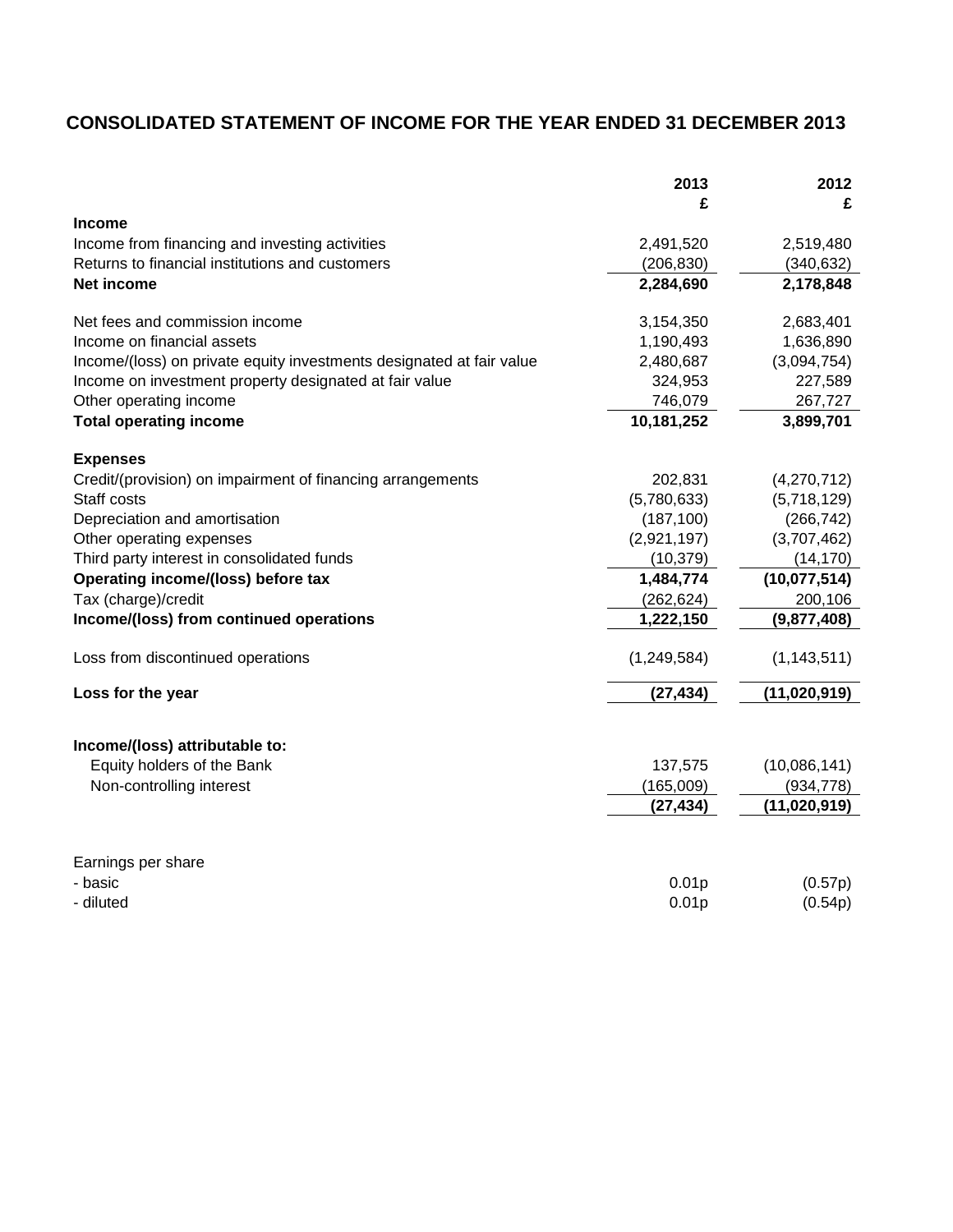## **CONSOLIDATED STATEMENT OF OTHER COMPREHENSIVE INCOME FOR THE YEAR ENDED 31 DECEMBER 2013**

|                                                               | 2013       | 2012         |
|---------------------------------------------------------------|------------|--------------|
|                                                               | £          |              |
| Loss for the year                                             | (27, 434)  | (11,020,919) |
| Other comprehensive income                                    |            |              |
| Net change in fair value of available-for-sale securities     | (383, 595) | 816.761      |
| Foreign exchange loss on net investment in foreign operations | (413,904)  |              |
| Tax charge                                                    |            | (200,106)    |
| Total comprehensive loss for the year                         | (824, 933) | (10,404,264) |
| Total comprehensive loss attributable to:                     |            |              |
| Equity holders of the Bank                                    | (561, 830) | (9,469,486)  |
| Non-controlling interest                                      | (263,103)  | (934,778)    |
|                                                               | (824, 933) | (10,404,264) |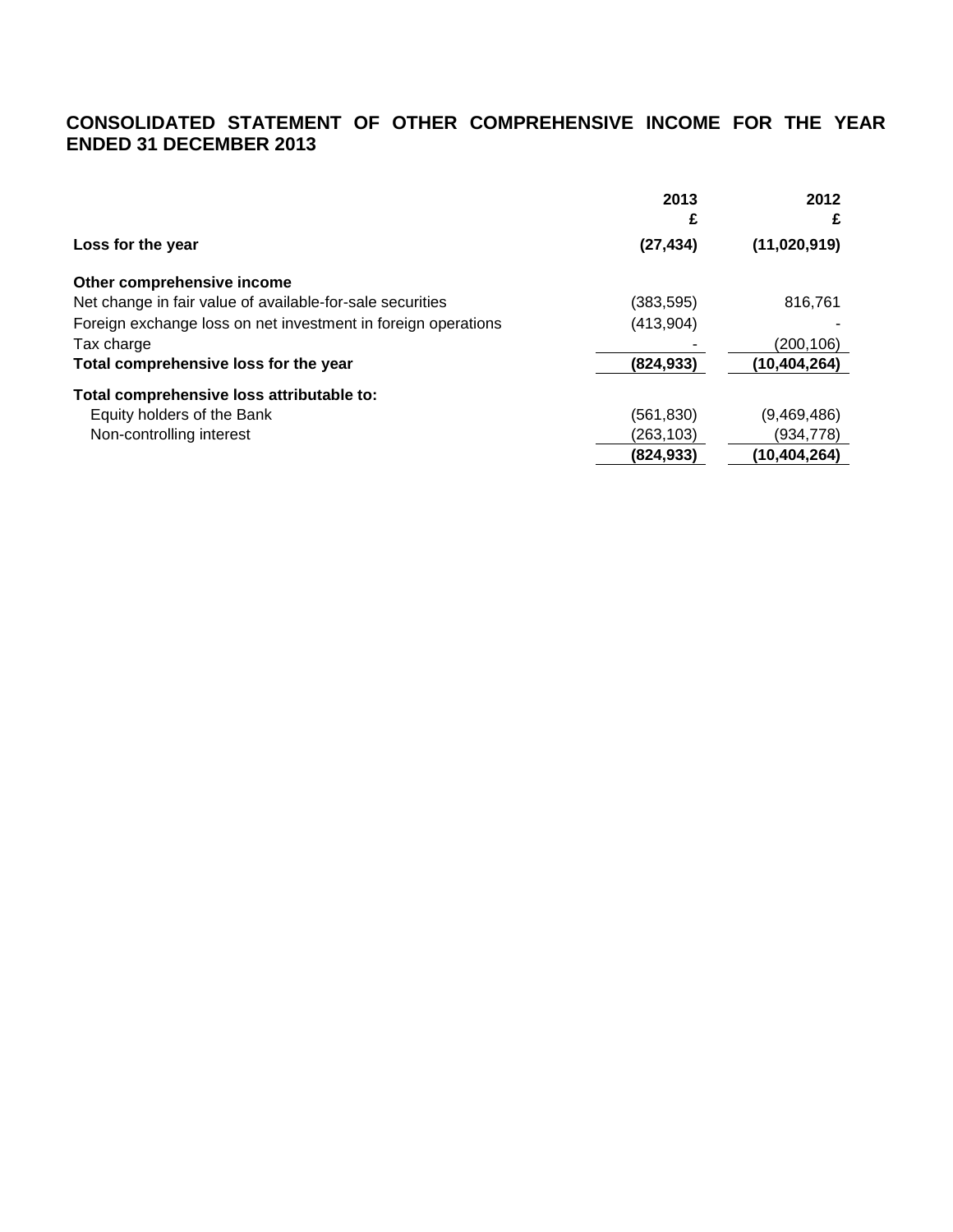# **CONSOLIDATED STATEMENT OF FINANCIAL POSITION AT 31 DECEMBER 2013**

|                                                           | 2013           | 2012           |
|-----------------------------------------------------------|----------------|----------------|
| <b>Notes</b>                                              | £              | £              |
| <b>Assets</b>                                             |                |                |
| Cash and balances with banks                              | 9,488,406      | 13,624,694     |
| Due from financial institutions                           | 40,244,300     | 62,547,116     |
| Financial assets designated at fair value                 | 27,266,475     | 24,633,472     |
| Available-for-sale securities - sukuk                     | 26,457,774     | 33,989,114     |
| Financing arrangements                                    | 11,450,067     |                |
| Private equity assets designated at fair value            | 15,864,665     | 13,315,897     |
| Fair value of foreign exchange agreements                 | 1,377,797      | 797,669        |
| Assets held for sale                                      | 910,109        | 5,821,454      |
| Investment properties                                     | 1,742,156      | 1,738,458      |
| Goodwill                                                  | 10,165,750     | 11,546,400     |
| Operating lease assets held for sale                      | 4,368,976      |                |
| Property, plant and equipment                             | 193,589        | 331,227        |
| Intangible assets                                         | 13,409         | 27,471         |
| Other assets                                              | 4,060,019      | 3,322,473      |
| <b>Total assets</b>                                       | 153,603,492    | 171,695,445    |
| <b>Liabilities</b>                                        |                |                |
| Due to financial institutions                             | 13,000,806     | 26,731,508     |
| Due to customers                                          |                | 95,637         |
| Fair value of foreign exchange agreements                 | 2,819          | 39,309         |
| Liabilities held for sale                                 | 848,866        | 3,144,191      |
| <b>Other liabilities</b>                                  | 6,274,656      | 8,921,872      |
| Third party interest in consolidated funds                | 6,499,725      | 3,831,361      |
| <b>Total liabilities</b>                                  | 26,626,872     | 42,763,878     |
| <b>Shareholders' equity</b>                               |                |                |
| Share capital                                             | 19,720,892     | 17,790,994     |
| Share premium account                                     | 101,815,459    | 96,569,263     |
| Capital redemption reserve                                | 599,040        | 599,040        |
| <b>Treasury shares</b>                                    | (2, 117, 015)  | (2, 117, 015)  |
| Special reserve                                           | 20,000,000     | 20,000,000     |
| Fair value reserve on available-for-sale securities       | 219,111        | 602,706        |
| Share based payment reserve                               |                |                |
| Foreign exchange reserve                                  | (315, 810)     | (10, 814)      |
| <b>Accumulated losses</b>                                 | (16, 987, 349) | (13, 673, 201) |
| Total equity attributable to the Bank's equity<br>holders | 122,934,328    | 119,760,973    |
| <b>Non-controlling interest</b>                           | 4,042,292      | 9,170,594      |
| <b>Total equity</b>                                       | 126,976,620    | 128,931,567    |
| <b>Total equity and liabilities</b>                       | 153,603,492    | 171,695,445    |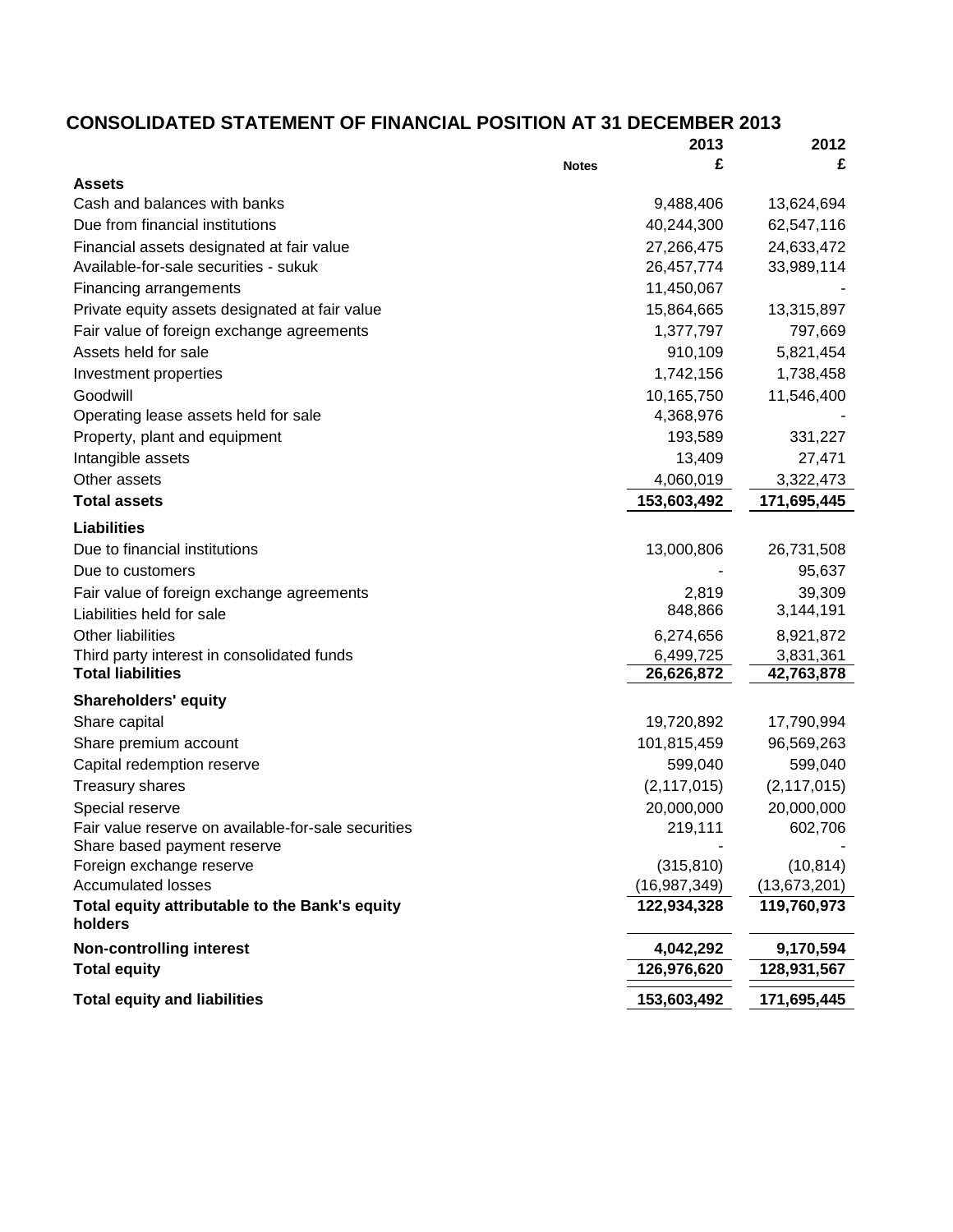# **CONSOLIDATED STATEMENT OF CHANGES IN EQUITY FOR THE YEAR ENDED 31 DECEMBER 2013**

|                                                                                                                                                   | <b>Share</b><br>capital<br>£ | <b>Share</b><br>premium<br>account<br>£ | Capital<br>redemption<br>reserve<br>£ | Treasury<br>shares<br>£ | Special<br>reserve<br>£ | <b>Share</b><br>based<br>payment<br>reserve<br>£ | <b>Fair value</b><br>reserve<br>on AFS<br>securities<br>£ | Foreign<br>exchange<br>reserve<br>£ | Accumulated<br>losses<br>£ | Non<br>controlling<br>interest<br>£ | <b>Total equity</b><br>$-$ Group                     |
|---------------------------------------------------------------------------------------------------------------------------------------------------|------------------------------|-----------------------------------------|---------------------------------------|-------------------------|-------------------------|--------------------------------------------------|-----------------------------------------------------------|-------------------------------------|----------------------------|-------------------------------------|------------------------------------------------------|
| Balance at 1 January 2012<br>New shares issued<br>Cost of share based payment arrangements                                                        | 17,656,585<br>134,409        | 116,219,800<br>349,463                  | 599,040                               | (2, 117, 015)           |                         | 376,138<br>87,998                                | (13,949)                                                  |                                     | (4,051,196)                | 1,680,165                           | 130,349,568<br>483,872<br>87,998                     |
| Share premium transfer<br>Transfer relating to share based payments<br>NCI arising on business acquisition                                        |                              | (20,000,000)                            |                                       |                         | 20,000,000              | (464, 136)                                       |                                                           | (10, 814)                           | 464,136                    | 9,946,081                           | 9,935,267                                            |
|                                                                                                                                                   | 17,790,994                   | 96,569,263                              | 599,040                               | (2, 117, 015)           | 20,000,000              |                                                  | (13, 949)                                                 | (10, 814)                           | (3,587,060)                | 11,626,246                          | 140,856,705                                          |
| Net change in fair value of available-for-sale<br>securities<br>Tax<br>Loss for the year<br><b>Distributions</b>                                  |                              |                                         |                                       |                         |                         |                                                  | 816,761<br>(200, 106)                                     |                                     | (10,086,141)               | (934, 778)<br>(1,520,874)           | 816,761<br>(200, 106)<br>(11,020,919)<br>(1,520,874) |
| Total comprehensive income                                                                                                                        |                              |                                         |                                       |                         |                         |                                                  | 616,655                                                   |                                     | (10,086,141)               | (2,455,652)                         | (11, 925, 138)                                       |
| Balance at 31 December 2012                                                                                                                       | 17,790,994                   | 96,569,263                              | 599,040                               | (2, 117, 015)           | 20,000,000              |                                                  | 602,706                                                   | (10, 814)                           | (13, 673, 201)             | 9,170,594                           | 128,931,567                                          |
| Balance at 1 January 2013<br>New shares issued<br>Acquisition of NCI                                                                              | 17,790,994<br>1,929,898      | 96,569,263<br>5,246,196                 | 599,040                               | (2, 117, 015)           | 20,000,000              |                                                  | 602,706                                                   | (10, 814)                           | (13, 673, 201)             | 9,170,594<br>(2,561,405)            | 128,931,567<br>7,176,094<br>(2,561,405)              |
| Adjustment on premium paid over acquisition of<br>non-controlling interest<br>Capital distribution by Rasmala subsidiaries<br>Reallocation of NCI |                              |                                         |                                       |                         |                         |                                                  |                                                           |                                     | (3,451,723)                | (1,086,807)<br>(1,216,987)          | (3,451,723)<br>(1,086,807)<br>(1,216,987)            |
| Other                                                                                                                                             | 19,720,892                   | 101,815,459                             | 599,040                               | (2, 117, 015)           | 20,000,000              |                                                  | 602,706                                                   | 10,814                              | (17, 124, 924)             | 4,305,395                           | 10,814<br>127,801,553                                |
| Net change in fair value of available-for-sale<br>securities<br>Foreign exchange loss on conversion of foreign                                    |                              |                                         |                                       |                         |                         |                                                  | (383, 595)                                                |                                     |                            |                                     | (383, 595)                                           |
| operations<br>Loss for the year<br><b>Distributions</b>                                                                                           |                              |                                         |                                       |                         |                         |                                                  |                                                           | (315, 810)                          | 137,575                    | (98,094)<br>(165,009)               | (413, 904)<br>(27, 434)                              |
| Total comprehensive income                                                                                                                        |                              |                                         |                                       |                         |                         |                                                  | (383, 595)                                                | (315, 810)                          | 137,575                    | (263, 103)                          | (824, 933)                                           |
| Balance at 31 December 2013                                                                                                                       | 19,720,892                   | 101.815.459                             | 599.040                               | (2, 117, 015)           | 20.000.000              |                                                  | 219,111                                                   | (315, 810)                          | (16,987,349)               | 4,042,292                           | 126,976,620                                          |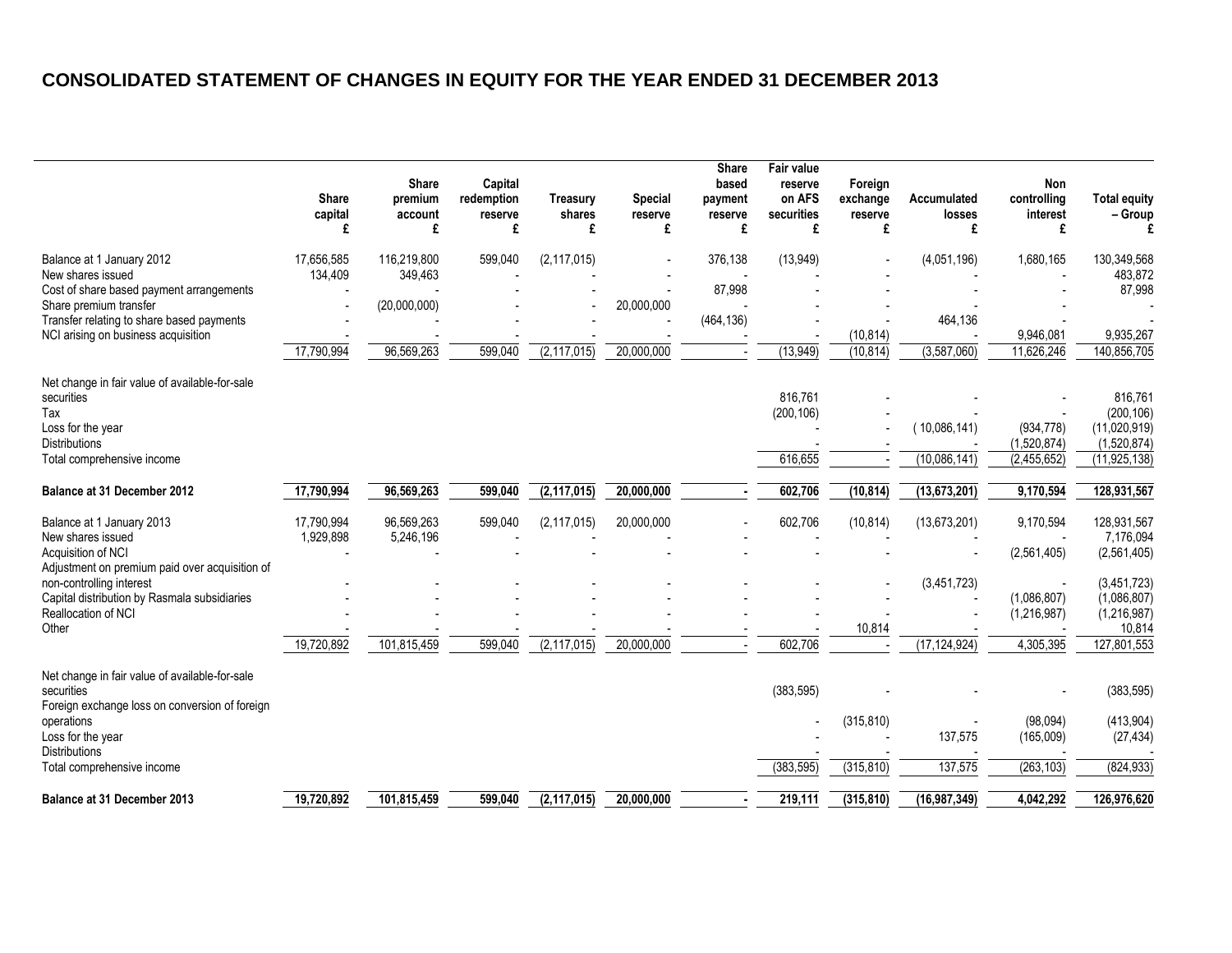# **CONSOLIDATED STATEMENT OF CASH FLOWS FOR THE YEAR ENDED 31 DECEMBER 2013**

|                                                                    | 2013           | 2012           |
|--------------------------------------------------------------------|----------------|----------------|
|                                                                    | £              | £              |
| <b>Cash flows from operating activities</b>                        |                |                |
| <b>Operating loss</b>                                              | 1,484,774      | (10,077,514)   |
| Operating loss on discontinued operations                          | (1,249,584)    | (1, 143, 511)  |
| Adjusted for:                                                      |                |                |
| Net provision for impairment of financing arrangements             | (202, 830)     | 4,270,712      |
| (Gain)/loss on private equity investments designated at fair value | (2,480,687)    | 3,094,754      |
| Gain on investment in funds and sukuk designated at fair value     | (840, 956)     | (693, 042)     |
| Depreciation and amortisation                                      | 187,100        | 266,742        |
| Loss on disposal of plant & equipment                              | 28,212         |                |
| Fair value gain on investment property                             | (177,000)      |                |
| Charges for share awards                                           |                | 87,998         |
| Net (increase)/decrease in operating assets:                       |                |                |
| Due from financial institutions                                    | 22,505,646     | 29,319,786     |
| Quoted equity investments designated at fair value                 | (6,466,921)    |                |
| Financing arrangements                                             | (11, 450, 067) |                |
| <b>Sukuk</b>                                                       | 9,434,349      | (21, 181, 336) |
| Investment in funds designated at fair value                       | 2,388,270      | (6,487,420)    |
| Private equity financial assets designated at fair value           | (68,081)       | (207, 851)     |
| Investment property                                                | 173,302        | (1,738,458)    |
| Other assets                                                       | (6, 216, 839)  | (12,615,263)   |
| Net increase/(decrease) in operating liabilities:                  |                |                |
| Due to financial institutions                                      | (13,730,702)   | 11,508,366     |
| Due to customers                                                   | (95, 637)      | (4, 364)       |
| Other liabilities                                                  | 6,005,586      | 5,185,607      |
| Taxation:                                                          |                |                |
| Corporation tax settled                                            |                | (9,011,800)    |
| Net cash outflow from operating activities                         | (772,065)      | (9,426,594)    |
| Cash flows from investing activities                               |                |                |
| Purchase of Operating lease assets                                 | (4,368,976)    |                |
| Payment on acquisition of a subsidiary (cash consideration)        | (1,600,000)    |                |
| Purchase of property, plant and equipment                          | (63, 612)      | (469, 291)     |
| Net cash outflow from investing activities                         | (6,032,588)    | (469,291)      |
| <b>Cash flows from financing activities</b>                        |                |                |
| Capital from minority shareholders on acquisition                  |                | 9,946,081      |
| Payments to minority shareholders                                  |                | (1,520,874)    |
| Net subscriptions to consolidated funds                            | 2,668,365      | 3,831,362      |
| Net cash inflow from financing activities                          | 2,668,365      | 12,256,569     |
|                                                                    |                |                |
| Net (decrease)/increase in cash and cash equivalents               | (4, 136, 288)  | 2,360,684      |
| Cash and cash equivalents at the beginning of the year             | 13,624,694     | 11,264,010     |
| Cash and cash equivalents at the end of the year                   | 9,488,406      | 13,624,694     |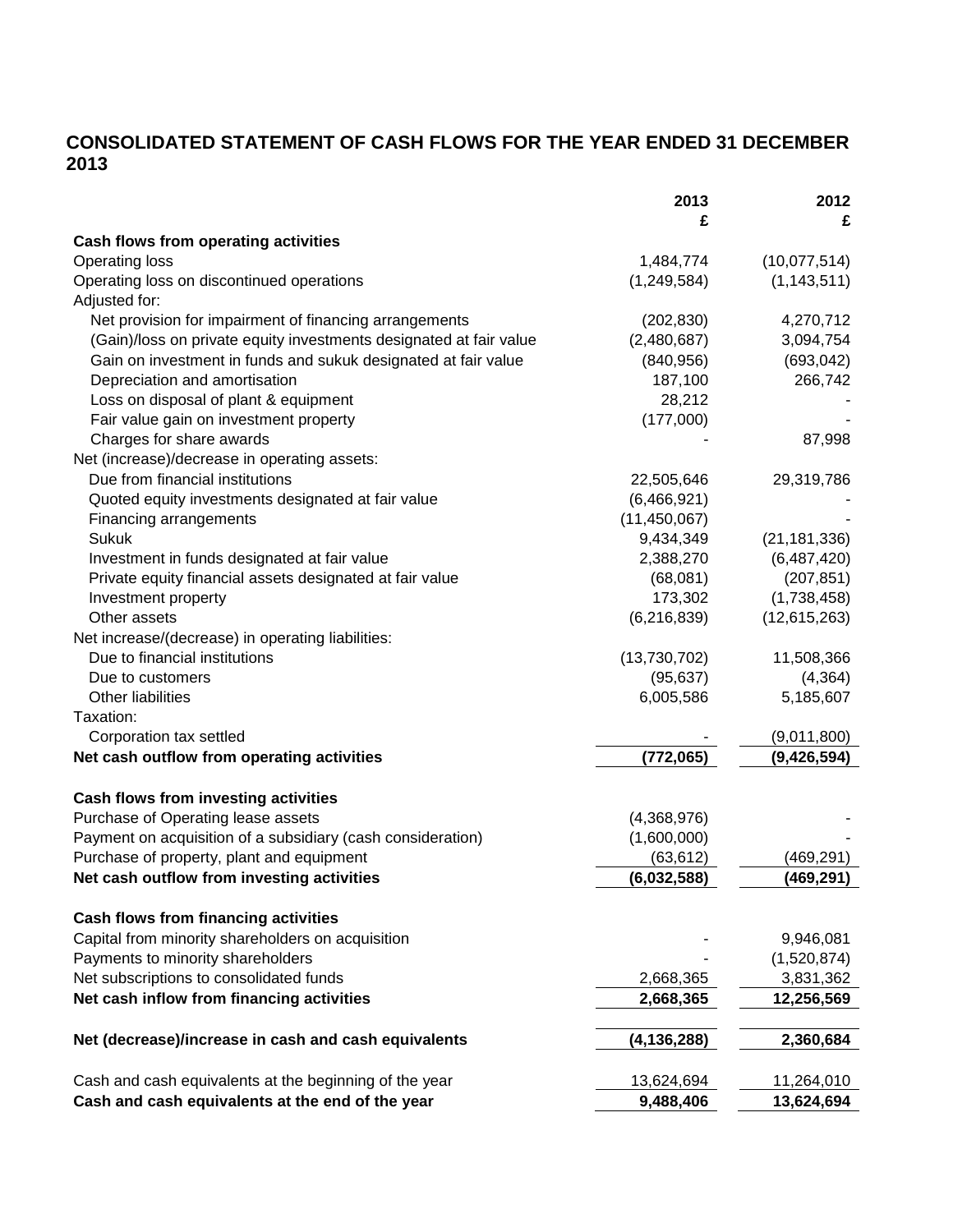## **1 Segmental information**

The Bank focuses on MENA markets and for 2013 centred on the following three core businesses:

- (a) **Investment Banking** encompassing provision of financing, debt capital market, structured debt finance, investing in funds and Islamic products.
- (b) **Asset Management**  investment management solutions encompassing equities, fixed income and real estate; and business advisory services.
- (c) **Private Equity**  includes a diversified portfolio of legacy assets

These core business lines were the Group's strategic business units ('SBU'). Each SBU offers different products and services, and was managed separately based on the Group's management and internal reporting structure. SBU activities are monitored by the Bank's management committees and the Board which is provided with internal management reports on a monthly basis.

Information regarding the results of each reportable segment is included below. Performance is measured based on segment profit before tax and is reviewed by Group executive management and the board of directors. Segment results include items directly attributable to a segment as well as those that can be allocated on a reasonable basis.

| 2013                                                                  | <b>Banking</b><br>£ | <b>Asset</b><br><b>Management</b><br>£ | <b>Private</b><br><b>Equity</b><br>£ | <b>Discontinued</b><br><b>Operations</b><br>£ | <b>Total</b><br>£ |
|-----------------------------------------------------------------------|---------------------|----------------------------------------|--------------------------------------|-----------------------------------------------|-------------------|
| Revenue from external customers                                       | 4,339,650           | 3,377,531                              | 147,651                              |                                               | 7,864,832         |
| Returns to external customers                                         | (206, 829)          |                                        |                                      |                                               | (206, 829)        |
| Fair value (loss)/gain on investments                                 | (134,740)           |                                        | 2,657,989                            |                                               | 2,523,249         |
| Operating income                                                      | 3,998,081           | 3,377,531                              | 2,805,640                            |                                               | 10,181,252        |
| Loss after tax from continuing<br>activities                          | 70,605              | (774, 356)                             | 1,925,901                            |                                               | 1,222,150         |
| Loss from discontinued operations<br>Other comprehensive income after |                     |                                        |                                      | (1,249,584)                                   | (1, 249, 584)     |
| tax                                                                   | (383, 594)          | (413,905)                              |                                      |                                               | (797, 499)        |
| Total comprehensive income                                            | (312, 989)          | (1, 188, 261)                          | 1,925,901                            | (1, 249, 584)                                 | (824,933)         |
|                                                                       |                     |                                        |                                      |                                               |                   |
| Depreciation and amortisation                                         | (38, 820)           | (110, 859)                             | (37,421)                             |                                               | (187, 100)        |
|                                                                       |                     |                                        |                                      |                                               |                   |
| Segment assets                                                        | 124,824,018         | 10,262,544                             | 17,606,821                           | 910,109                                       | 153,603,492       |
| Segment liabilities                                                   | 14,902,087          | 4,032,556                              | 6,843,363                            | 848,866                                       | 26,626,872        |
| Capital expenditure<br>Plant and equipment                            | 38,167              | 25,445                                 |                                      |                                               | 63,612            |
| Intangible assets                                                     |                     |                                        |                                      |                                               |                   |